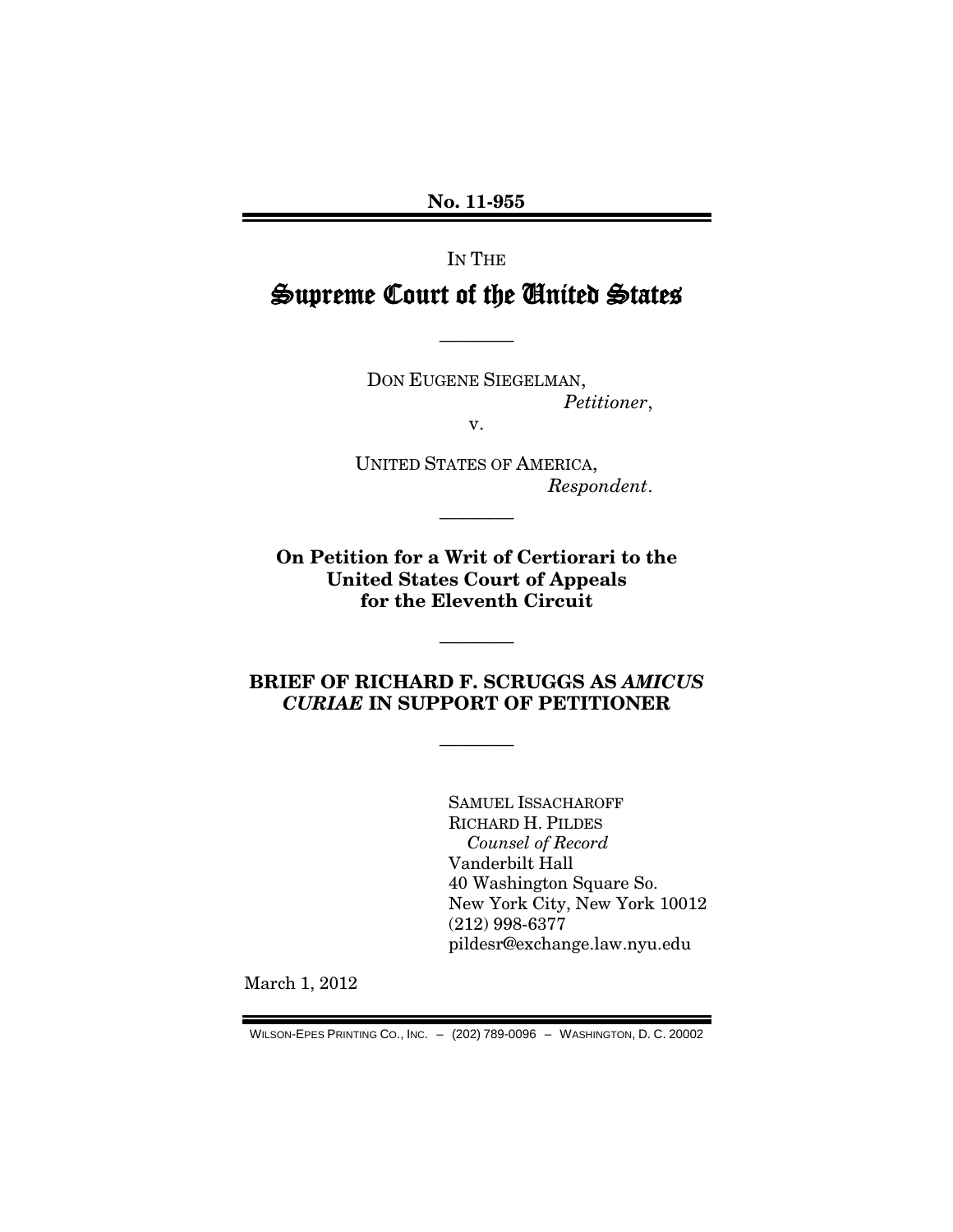# TABLE OF CONTENTS

|                                                                                                                                                                                                                          | Page           |
|--------------------------------------------------------------------------------------------------------------------------------------------------------------------------------------------------------------------------|----------------|
| TABLE OF AUTHORITIES                                                                                                                                                                                                     | ii             |
| INTEREST OF AMICUS CURIAE                                                                                                                                                                                                | 1              |
|                                                                                                                                                                                                                          | $\overline{2}$ |
| REASONS FOR GRANTING THE PETITION                                                                                                                                                                                        | 5              |
| I. THIS COURT'S REVIEW IS NECES-<br>SARY TO RESOLVE CONFUSION IN<br>THE LOWER COURTS ABOUT THE<br>PROPER APPLICATION OF FEDERAL<br>CRIMINAL STATUTES THAT REGU-<br>LATE CONDUCT AT THE HEART OF<br>THE POLITICAL PROCESS | 5              |
| II. THIS COURT'S REVIEW IS NECES-<br>SARY TO ENSURE ADEQUATE<br>BREATHING ROOM FOR BASIC<br>RIGHTS OF DEMOCRATIC PARTICI-<br>PATION IN THE FACE OF VAGUE<br>CRIMINAL PROHIBITIONS                                        | 13             |
|                                                                                                                                                                                                                          | 19             |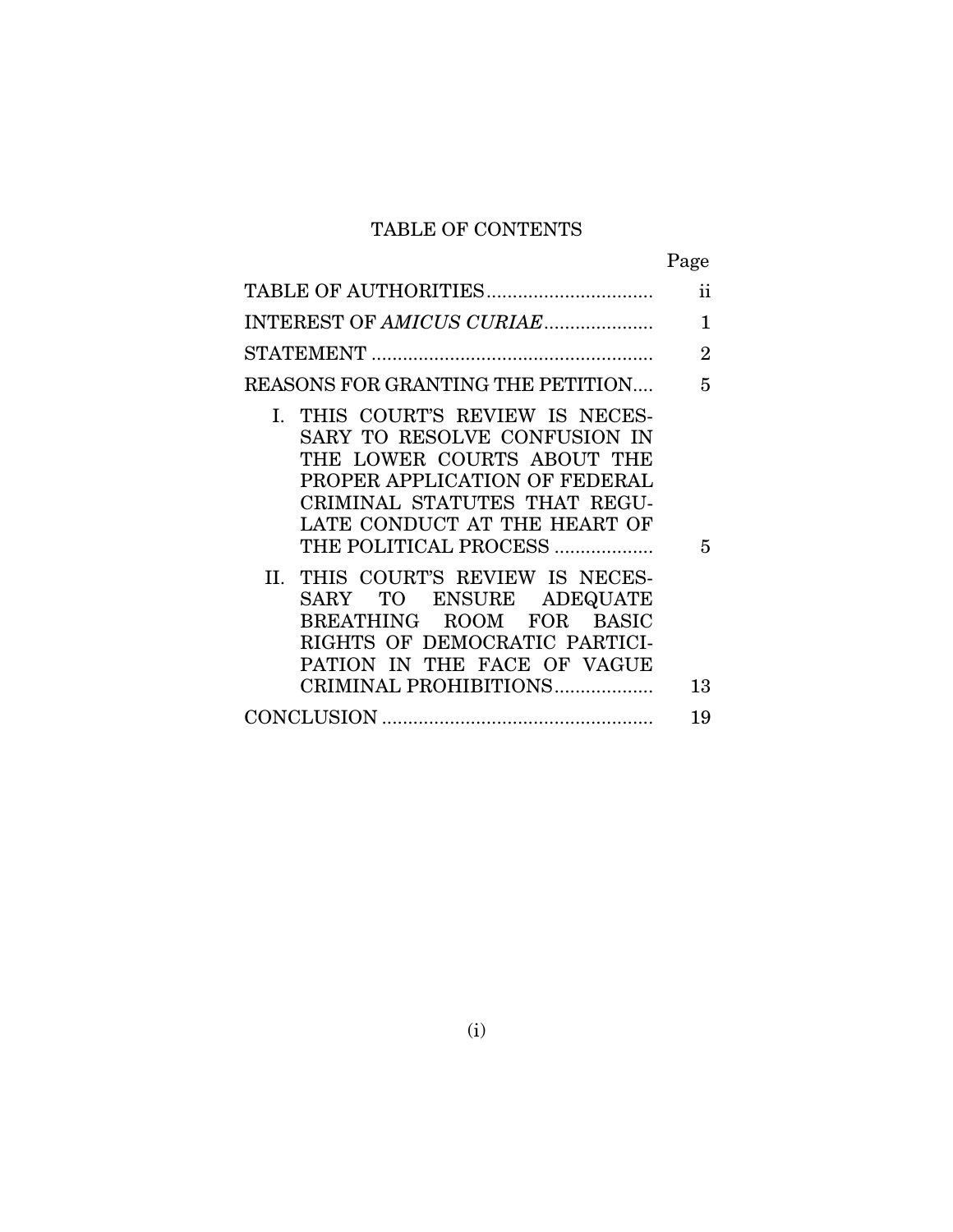## ii TABLE OF AUTHORITIES

# CASES Page

| <i>Baggett v. Bullitt, 377 U.S. 360 (1964)</i>                                        |  | 18 |
|---------------------------------------------------------------------------------------|--|----|
| <i>Brown v. Hartlage</i> , 456 U.S. 45 (1982)                                         |  | 14 |
| <i>Buckley v. Valeo, 424 U.S. 1 (1976) </i>                                           |  | 13 |
| Citizens Against Rent Control v. City of<br>Berkeley, 454 U.S. 290 (1981)             |  | 13 |
| City of Columbia v. Omni Outdoor Adver.,                                              |  | 15 |
| Cramp v. Bd. of Pub. Instruction, 368 U.S.                                            |  | 18 |
| E. R. R. Presidents Conference v. Noerr<br>Motor Freight, Inc., 365 U.S. 127 (1961)   |  | 15 |
| Evans v. United States, 504 U.S. 255                                                  |  |    |
| First Nat'l Bank v. Bellotti, 435 U.S. 765                                            |  | 16 |
| Grayned v. City of Rockford, 408 U.S. 104                                             |  | 18 |
| In re Contempt Finding in United States v.<br>Stevens, 663 F.3d 1270 (D.C. Cir. 2011) |  | 3  |
| McCormick v. United States, 500 U.S. 257                                              |  |    |
| McNally v. United States, 483 U.S. 350                                                |  |    |
| Skilling v. United States, 130 S. Ct. 2896                                            |  |    |
| Smith v. California, 361 U.S. 147 (1959)                                              |  | 18 |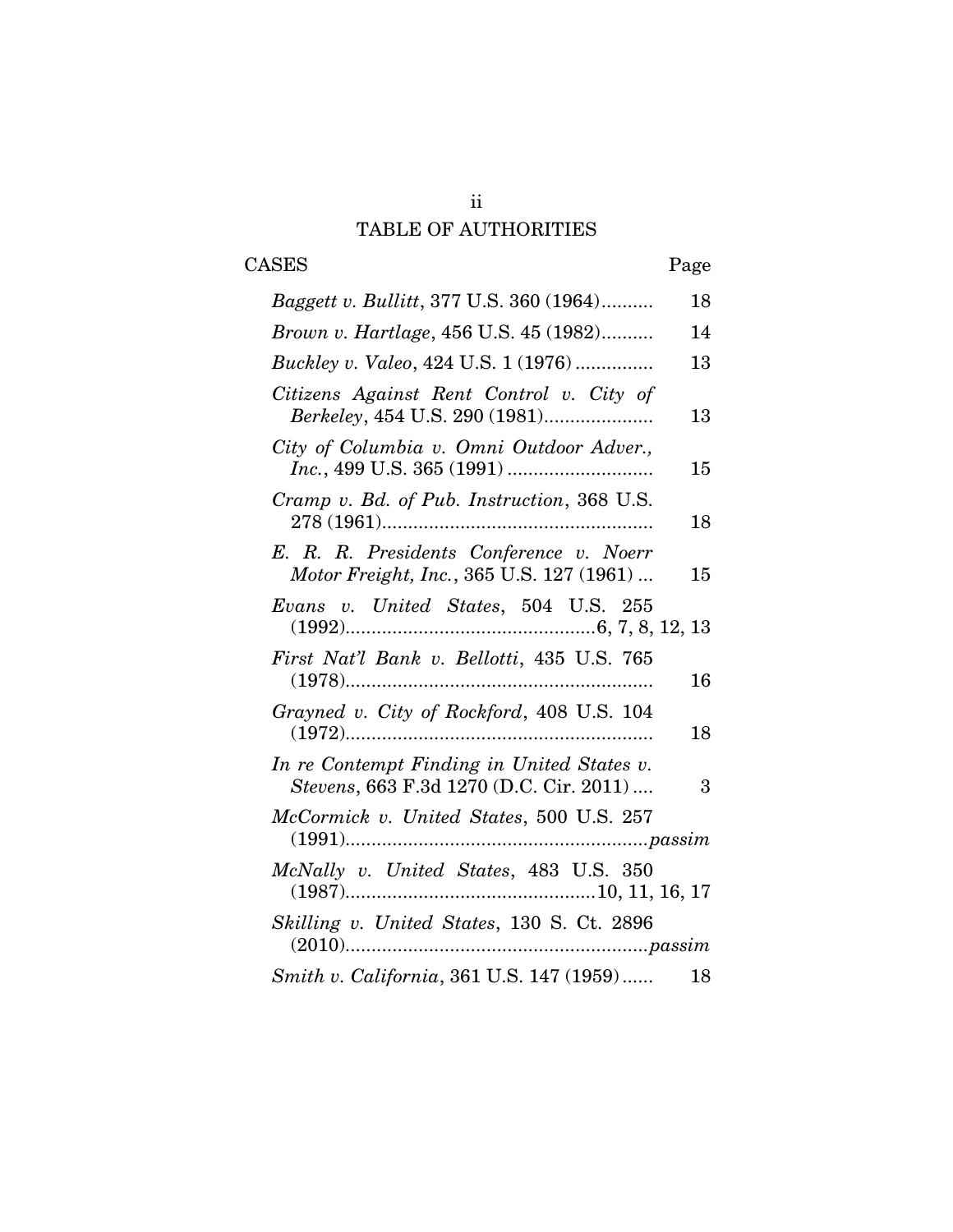# iii

## TABLE OF AUTHORITIES—Continued

| × |
|---|
|---|

| Smith v. Goguen, 415 U.S. 566 (1974)                                         | 18  |
|------------------------------------------------------------------------------|-----|
| United Mine Workers v. Pennington, 381                                       | 15  |
| United States v. Coyne, 4 F.3d 100 (2d Cir.                                  | 8   |
| United States v. Ganim, 510 F.3d 134 (2d)                                    | 8   |
| United States v. Giles, 246 F.3d 966 (7th                                    | 8   |
| United States v. Hairston, 46 F.3d 361 (4th)                                 | 7-8 |
| United States v. Montoya, 945 F.2d 1068                                      | 9   |
| United States v. Sun-Diamond Growers of                                      | 10  |
| Vill. of Hoffman Estates v. Flipside,<br>Hoffman Estates, Inc., 455 U.S. 489 |     |
|                                                                              | 17  |

## **CONSTITUTION**

U.S. Const. amend I ..............................5, 13, 14, 16

## STATUTES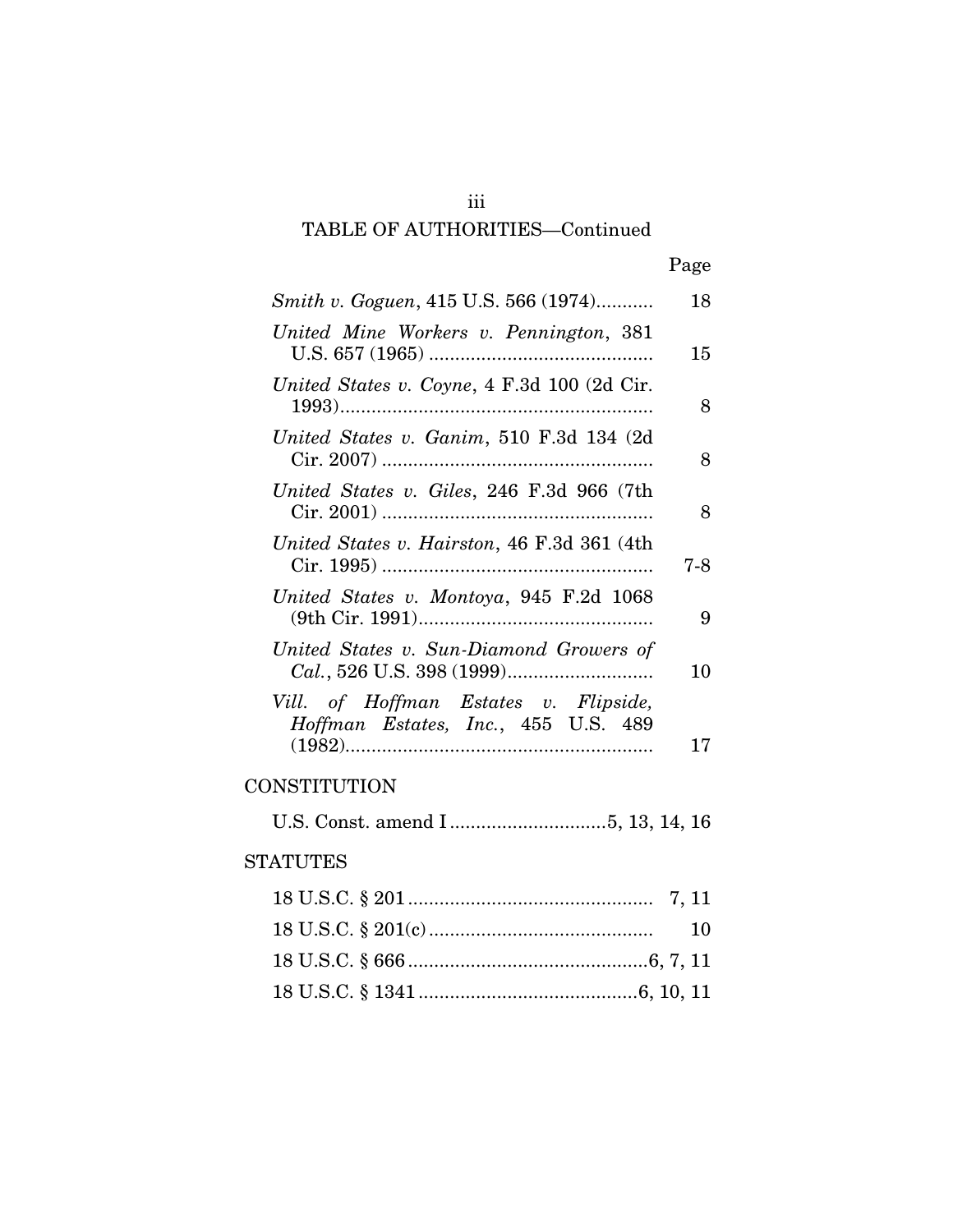## iv

# TABLE OF AUTHORITIES—Continued

| × |
|---|
|---|

| 16  |
|-----|
| 16  |
| 16. |

## OTHER AUTHORITIES

| Norman Abrams, Sara Sun Beale & Susan<br>Riva Klein, Federal Criminal Law and Its                                                                                               | 9 |
|---------------------------------------------------------------------------------------------------------------------------------------------------------------------------------|---|
| Daniel H. Lowenstein, <i>Political Bribery and</i><br>the Intermediate Theory of Politics, 32                                                                                   | 9 |
| Daniel H. Lowenstein, When Is a Campaign<br>Contribution a Bribe?, in Private and Pub-<br>lic Corruption 127 (William C. Heffernan<br>& John Kleinig eds., 2004) 2, 7, 8, 9, 16 |   |
| Daniel Hays Lowenstein, Richard L. Hasen<br>& Daniel P. Tokaji, <i>Election Law: Cases</i><br>and Materials (4th ed. 2008)                                                      | 8 |
| John T. Noonan, Jr., <i>Bribes</i> (1984)                                                                                                                                       | 4 |
| John Schwartz, Complex Case Ahead for<br><i>Prosecutors, N.Y. Times, June 4, 2011, at</i>                                                                                       |   |
|                                                                                                                                                                                 | З |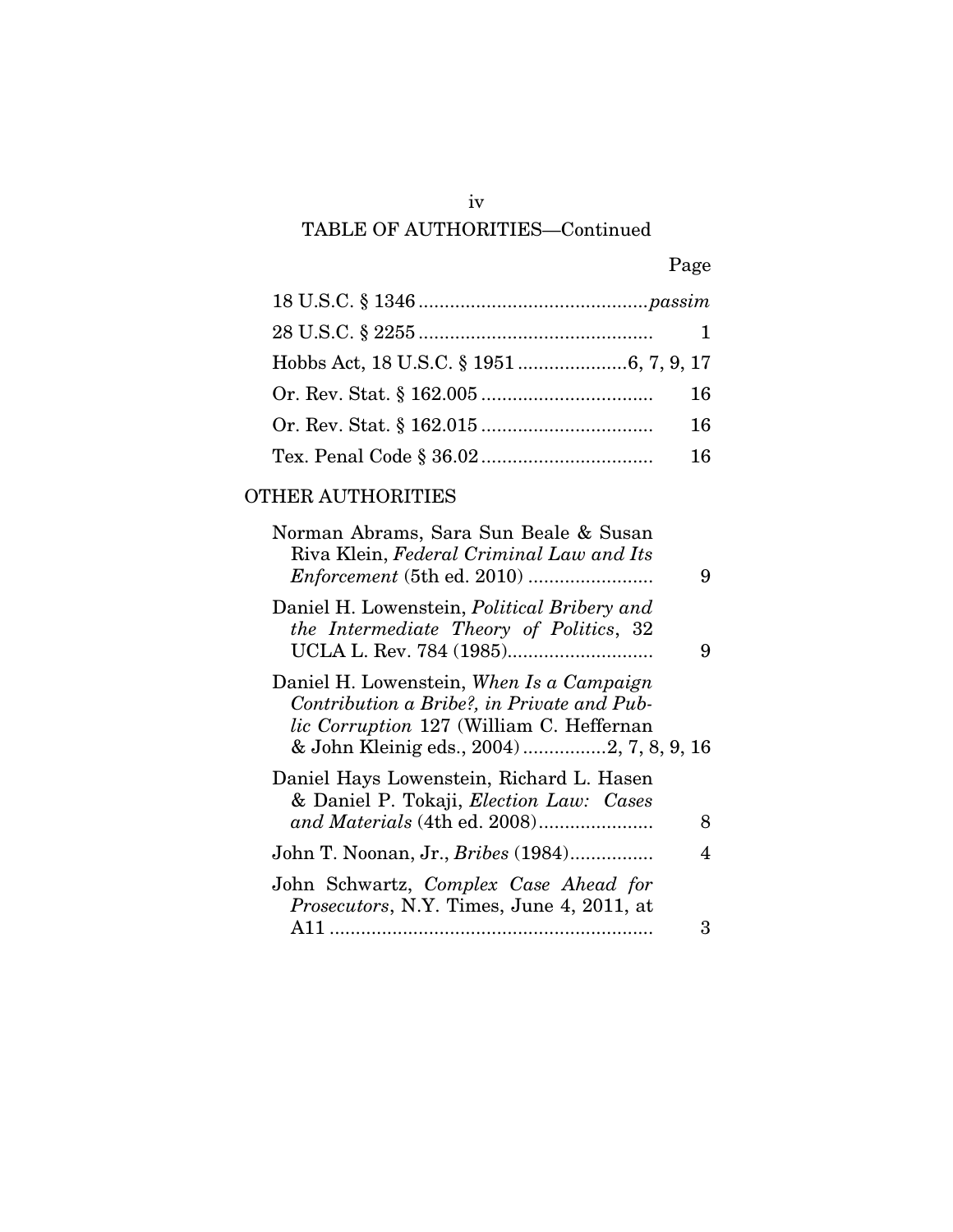#### **INTEREST OF** *AMICUS CURIAE* [1](#page-5-0)

The federal government is currently prosecuting Richard F. Scruggs for aiding and abetting honest services mail fraud, 18 U.S.C. § 1346, based on his otherwise protected political activity. Before *Skilling v. United States*, 130 S. Ct. 2896 (2010), Scruggs pled guilty to a one-count information that he "aided and abetted . . . a scheme and artifice to deprive the citizens of Mississippi to their intangible right to the honest services of the Public Official," a state court judge before whom Scruggs was party to a pending case. For Scruggs, the protected political activity was not a campaign contribution, but the endorsement to a United States Senator, his brother-in-law Trent Lott, of the state judge for the Senator's consideration as a potential recommendee for a federal district court judgeship. Under *Skilling*, Scruggs pled guilty to a non-existent crime.

Scruggs currently faces a hearing under 28 U.S.C. § 2255 at which he must overcome the federal government's theory that his political endorsement of a prospective judge is still a federal crime, but it is now the crime of aiding and abetting honest-services bribery. Scruggs's case highlights that the campaign contributions at issue in the Petition for Certiorari are not the only form of otherwise protected political activity at the state level that the federal government is now seeking to turn into the basis for honestservices bribery crimes.

<u>.</u>

<span id="page-5-0"></span><sup>&</sup>lt;sup>1</sup>No person or entity other than *amicus* and his counsel has made a monetary contribution to the preparation and submission of this brief. Counsel of record for the parties received timely notice of *amicus curiae's* intent to file and have consented to the filing of this brief. Letters of consent for the submission of this brief are on file with the Clerk.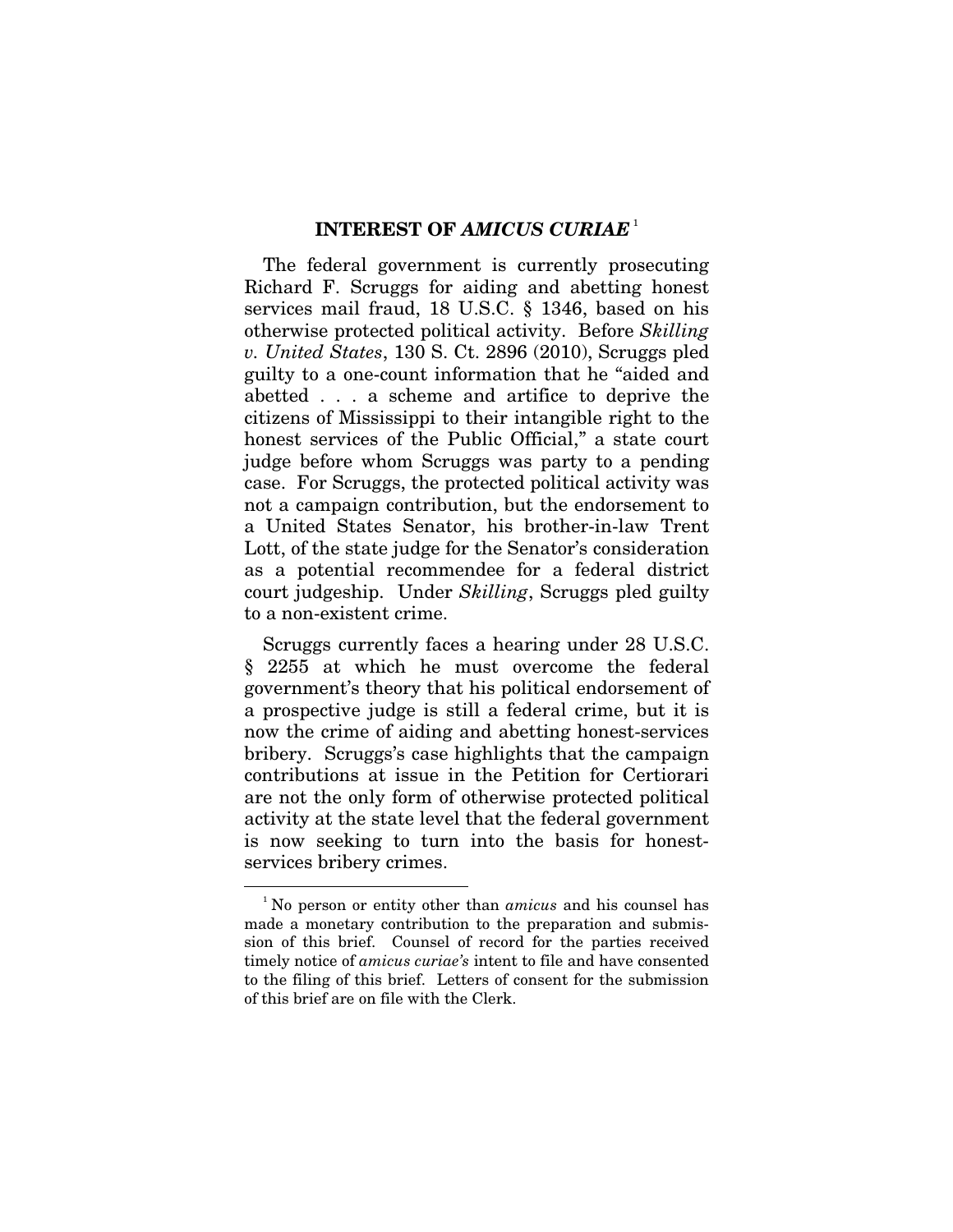Scruggs has a direct interest in the first two questions presented. This Court's resolution of whether state campaign and referenda contributions can be treated as alleged bribes at all under the honestservices law, and if so, what standard of proof is required to permit the federal government to transform these contributions into honest-services bribery, will have direct implications for the similar attempts of federal prosecutors to categorize other forms of state-level political activity, such as endorsements of judges for higher office, as federal crimes.

#### **STATEMENT**

The Petition raises important issues concerning the increasing use of vague, conflicting, and unsettled definitions of bribery in federal criminal prosecutions of state-level political activity. Federal anticorruption criminal prosecutions of state and local political officials have skyrocketed since the early 1980s. Before 1980, there were never more than 200 such prosecutions in a single year, but since 1985, there have been more than 900 prosecutions in a peak year and an average of more than 600. *See* Daniel H. Lowenstein, *When Is a Campaign Contribution a Bribe?*, *in Private and Public Corruption* 127, 129 tbl.6.1 (William C. Heffernan & John Kleinig eds., 2004) [hereinafter Lowenstein, *Campaign Contribution*]. Many of these federal prosecutions involve high-profile political figures, such as the prosecution of former Senator Ted Stevens, the currently pending prosecution of former Senator John Edwards, the prosecution of former Governor Donald Siegelman, or the prosecution of Richard Scruggs, one of the most prominent trial lawyers in the United States.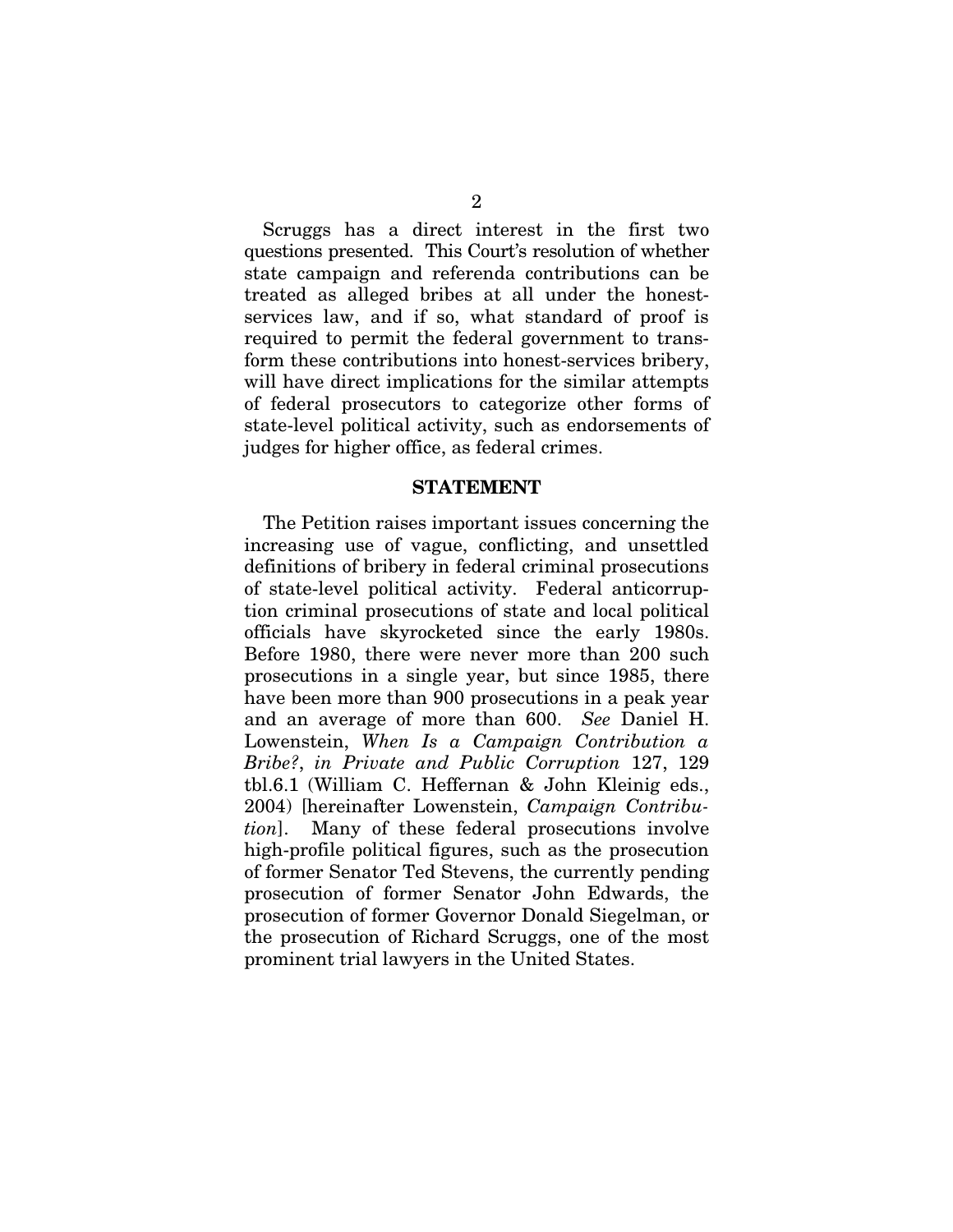In a number of these cases, federal judges and others have criticized federal prosecutors for excessively ambitious zeal in their pursuit of criminal charges against high-profile public or political figures. As is well known, United States District Judge Emmet Sullivan cited for contempt three attorneys in the Department of Justice (DOJ) in the Stevens case for what Judge Sullivan called their "outrageous" failure to turn over to Stevens's defense counsel cer- $\,\mathrm{tain}\,$  documents. $^2$  $^2$  The DOJ indictment of John Edwards for the crime of receiving illegal campaign "contributions," for large payments two of his supporters made to Edwards's mistress, has been strongly criticized by experts in campaign-finance law as an example of prosecutorial overreaching.<sup>[3](#page-7-1)</sup> That prosecution is based on a novel and expansive interpretation of the term "contribution" to a context far removed from the way that term has traditionally been understood in the campaign-finance laws. In many of these contexts, as in the Siegelman case, United States Attorneys that Presidents of one party have appointed initiate prosecutions of high-level political figures from the opposite party; allegations arise that the prosecutions have a partisan cast. Given the potential vagueness of the line between campaign contributions and bribes, these allegations are not surprising. As former professor of law and Ninth Circuit Judge John Noonan wrote in his comprehensive analysis of the issue: "Depending on the decision of the prosecutor and the will of the judges, many

<u>.</u>

<span id="page-7-0"></span><sup>2</sup> *See In re Contempt Finding in United States v. Stevens*, 663 F.3d 1270, 1276 (D.C. Cir. 2011) (quoting Judge Sullivan).

<span id="page-7-1"></span><sup>3</sup> *See, e.g.*, John Schwartz, *Complex Case Ahead for Prosecutors*, N.Y. Times, June 4, 2011, at A11 (quoting several authorities).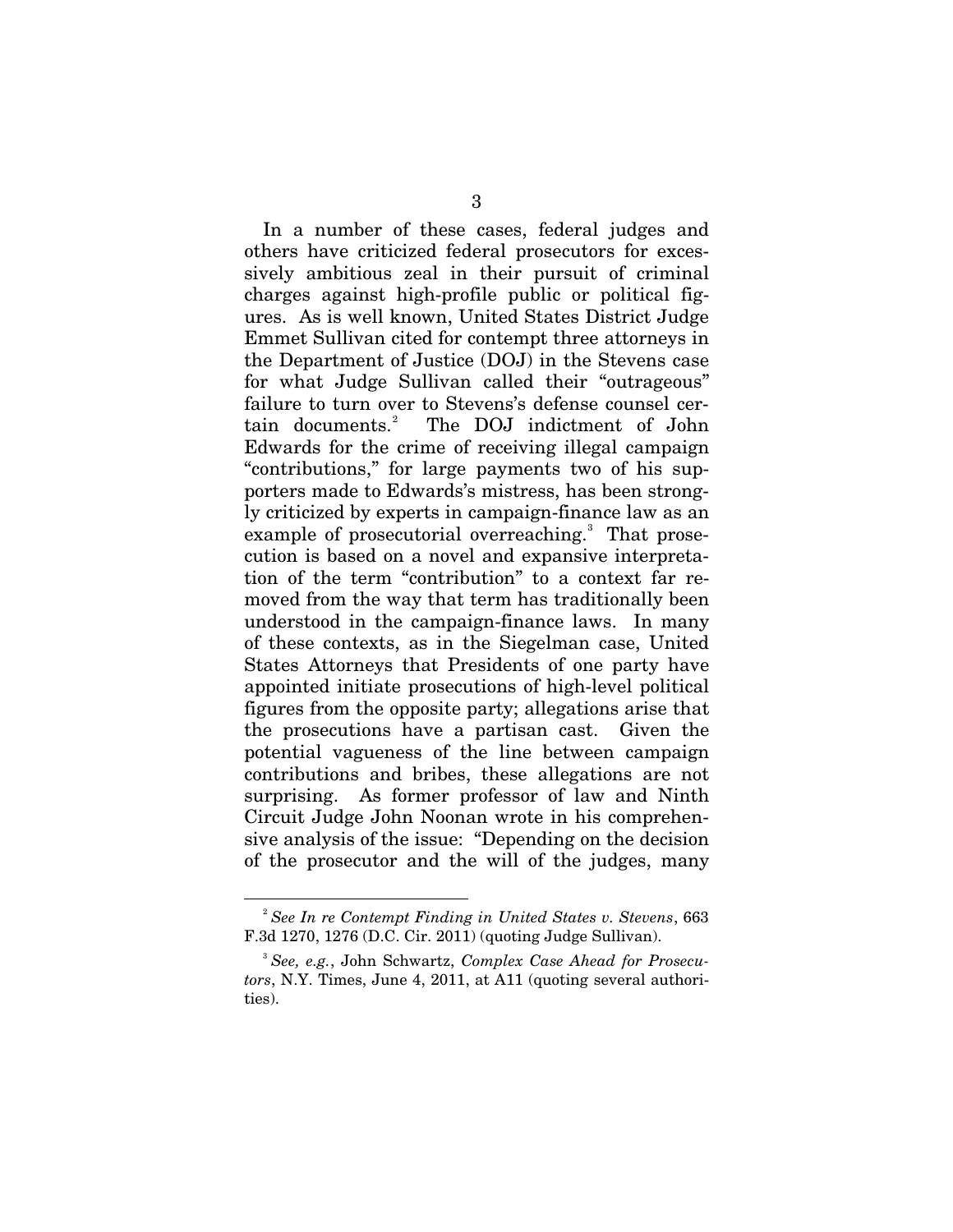contributions could be classed as bribes." John T. Noonan, Jr., *Bribes* 651 (1984). When it comes to core democratic activities, such as the soliciting and giving of campaign contributions, that is an intolerable situation.

Scruggs's case illustrates the way vagueness concerns continue to plague honest-services "corruption" prosecutions under 18 U.S.C. § 1346 despite this Court's effort in *Skilling v. United States*, 130 S. Ct. 2896 (2010), to root out such concerns. Federal prosecutors have responded to *Skilling* by replacing unconstitutionally vague honest-services fraud prosecutions of state officials and private actors, for deprivation of "intangible rights," with vaguely defined and expansive conceptions of "*quid pro quo* bribery" in honest-services "bribery" prosecutions. But if honest-services bribery convictions can rest on less than the "explicit promise" of a *quid pro quo* required under *McCormick v. United States*, 500 U.S. 257, 273 (1991), potential defendants will confront similar vagueness concerns with respect to "bribery" prosecutions under 18 U.S.C. § 1346 that this Court held unconstitutional with respect to "intangible rights" prosecutions in *Skilling.* Vague definitions of the *quid pro quo* reintroduce the same constitutional infirmity that the Court tried to stanch in *Skilling.*

Using expansive and loosely defined conceptions of "bribery" as an end-run around *Skilling* is particularly troubling when the alleged *quid*, as in the Siegelman and Scruggs cases, is otherwise valuable and common political activity, such as the making of campaign contributions, the petitioning of public officials, or the endorsement of candidates for public office. These kinds of protected political activity are often undertaken for a mix of motives, including self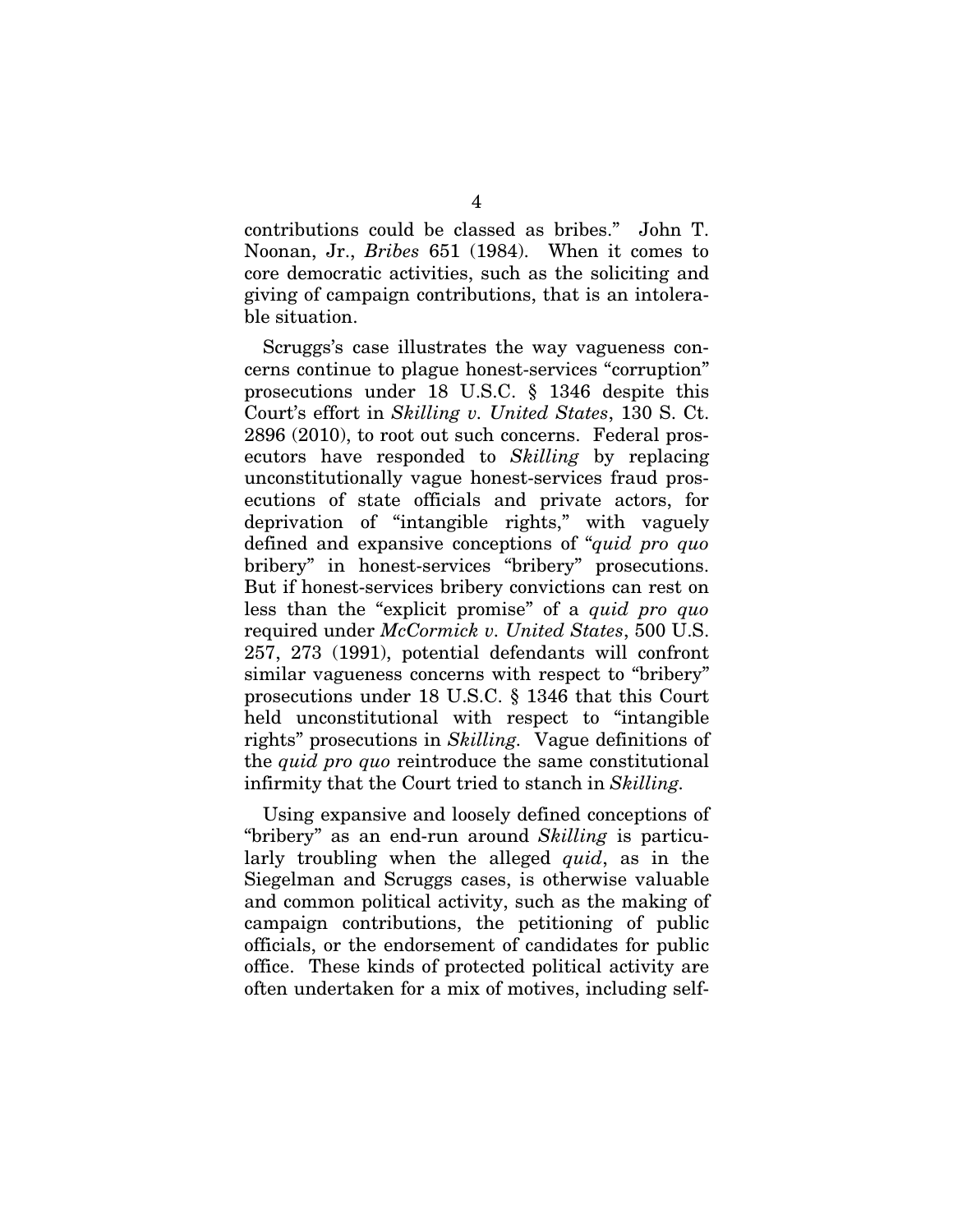interested ones. As a result, the clarity and precision about what constitutes "bribery" under 18 U.S.C. § 1346 that is currently lacking in the lower federal courts must be provided, lest those engaged in core democratic processes be able to do so only at the sufferance of federal prosecutors.

Scruggs's case shows that this problem is not limited to the context of defining clearly the boundary between campaign contributions and bribery. The same problem is arising in federal prosecutions based on other forms of core First Amendment and democratic activity, such as endorsing candidates for federal judgeships. This Court's review is needed to ensure that such activity not subject citizens to the risk of criminal prosecution at the discretion of federal prosecutors invoking uncertain and imprecisely defined conceptions of honest-services "bribery" under 18 U.S.C. § 1346.

#### **REASONS FOR GRANTING THE PETITION**

**I. THIS COURT'S REVIEW IS NECESSARY TO RESOLVE CONFUSION IN THE LOWER COURTS ABOUT THE PROPER APPLICA-TION OF FEDERAL CRIMINAL STATUTES THAT REGULATE CONDUCT AT THE HEART OF THE POLITICAL PROCESS**

In recent decades, this Court has decided only two major cases that define the essential elements of the federal criminal law of extortion or bribery in the context of federal anticorruption prosecutions of state or local public officials. Both cases date to the early 1990s, in the initial stages of the substantial rise of federal prosecutions of this sort. Yet as lower courts and academic experts in this area have recognized, those two cases stand in considerable tension with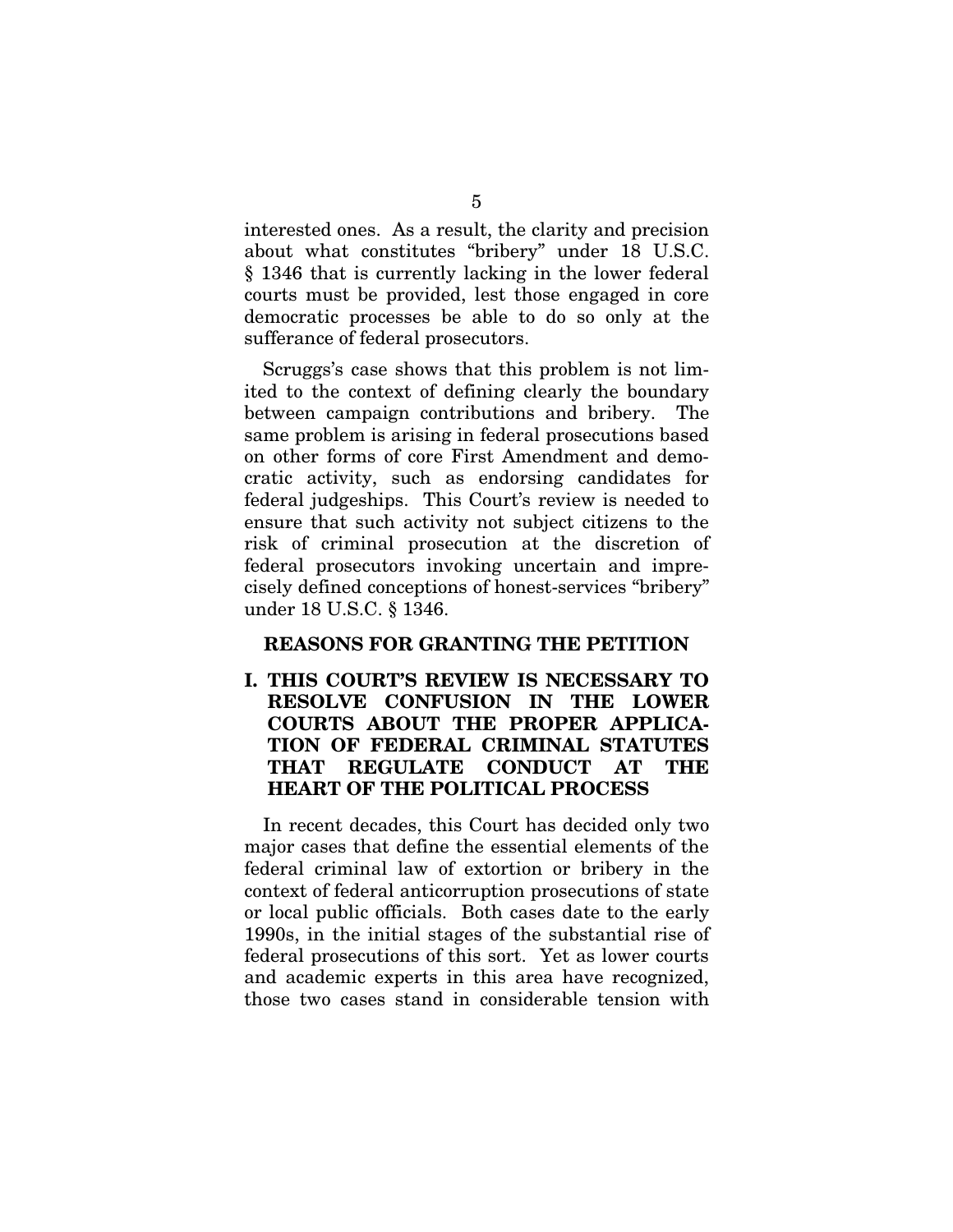each other and have created ongoing uncertainty and conflicts in the lower courts over issues as fundamental as the appropriate boundary between core democratic political activity and criminal bribery. As the Petition of former Governor Siegelman indicates, this Court's return to these issues is necessary to resolve this tension and bring clarity, certainty, and predictability to this highly-sensitive area of the law of democracy—particularly given the ambitious use in recent years by federal prosecutors of the honestservices bribery law, 18 U.S.C. § 1341 and § 1346, and the federal funds bribery law, 18 U.S.C. § 666, to allege criminal bribery involving state and local officials based on otherwise protected political activity such as campaign contributions.

The first case, *McCormick v. United States*, 500 U.S. 257 (1991), held that a campaign contribution could be the basis for criminal extortion under the Hobbs Act, 18 U.S.C. § 1951, only if the context involved an "explicit *quid pro quo.*" 500 U.S. at 271– 74. This Court used a variety of exact, consistent formulations to specify the high and precise threshold that had to be crossed before solicitation of campaign contributions crossed the line into extortion. The Court required "an explicit promise or undertaking by the official to perform or not to perform an official act. . . . [so that] the official asserts that his official conduct will be controlled by the terms of the promise or undertaking." *Id.* at 273. This high and clear threshold was essential, in this Court's view, to ensure adequate breathing room for core political activity and fair notice of potential criminal liability. *Id.* at 272–73.

But a year later, the second case, *Evans v. United States*, 504 U.S. 255 (1992), also involving a cam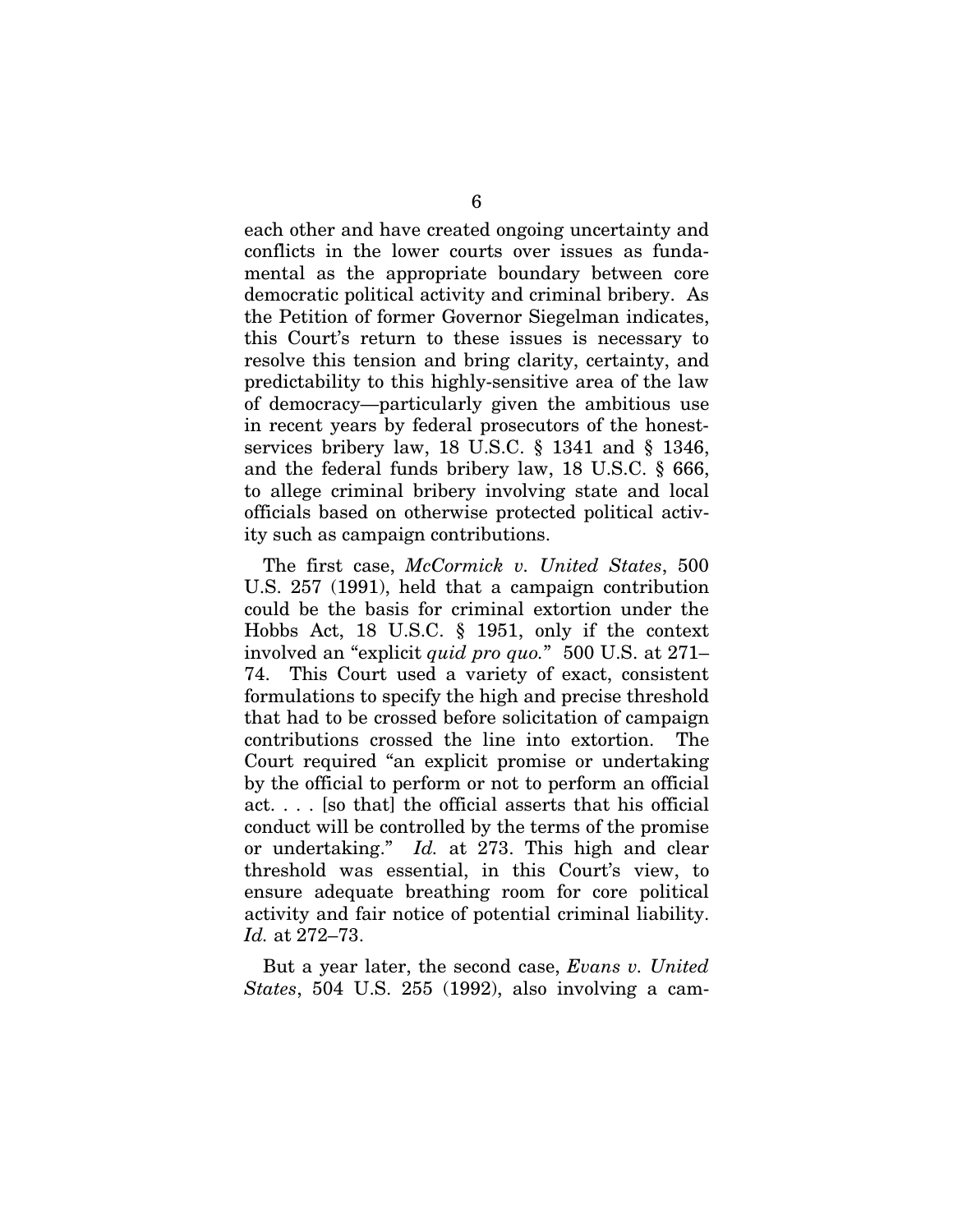paign contribution (in part) and the Hobbs Act, appeared to conclude that an explicit *quid pro quo*, sufficient to overcome the threshold *McCormick* set, was not required. *Evans* stated that the government "need only show that a public official has obtained a payment to which he was not entitled, *knowing that the payment was made in return for official acts*." 504 U.S. at 268 (emphasis added). Because this language suggests—or has been taken by some lower courts to suggest—that less than an explicit *quid pro quo* is required to establish extortion, the relationship between *McCormick* and *Evans* confounds this fundamental arena of the law of democracy and leaves federal prosecutors with excessive discretion.

Thus, as Professor Lowenstein, perhaps the leading academic expert on the law concerning campaign contributions and bribery, put it recently: "whether *Evans* actually modifies *McCormick*, and if so to what degree, is unclear." *See* Lowenstein, *Campaign Con* $tribution, \, supra,$  at  $130.<sup>4</sup>$  $130.<sup>4</sup>$  $130.<sup>4</sup>$  Surveying the lower-court decisions, Professor Lowenstein concludes that some lower courts have reasoned that *Evans* did modify *McCormick* and "thereby have dissipated at least some of the clarity that seemed to have been obtained by the majority in *McCormick*." *Id.* at 149. Professor Lowenstein goes on to note: "The *quid pro quo* requirement has become even more elastic in the hands of some of the lower courts subsequent to *Evans*." *Id.*  at 154; *see, e.g.*, *United States v. Hairston*, 46 F.3d

<u>.</u>

<span id="page-11-0"></span><sup>&</sup>lt;sup>4</sup> As in the decision below, Pet. App. at 14a-16a, the lower courts have tended to assume that these precedents involving extortion and the Hobbs Act also define bribery under the general federal bribery statute, 18 U.S.C. § 201, the federal funds bribery statute, 18 U.S.C. § 666, and the honest-services fraud law as applied to bribery charges.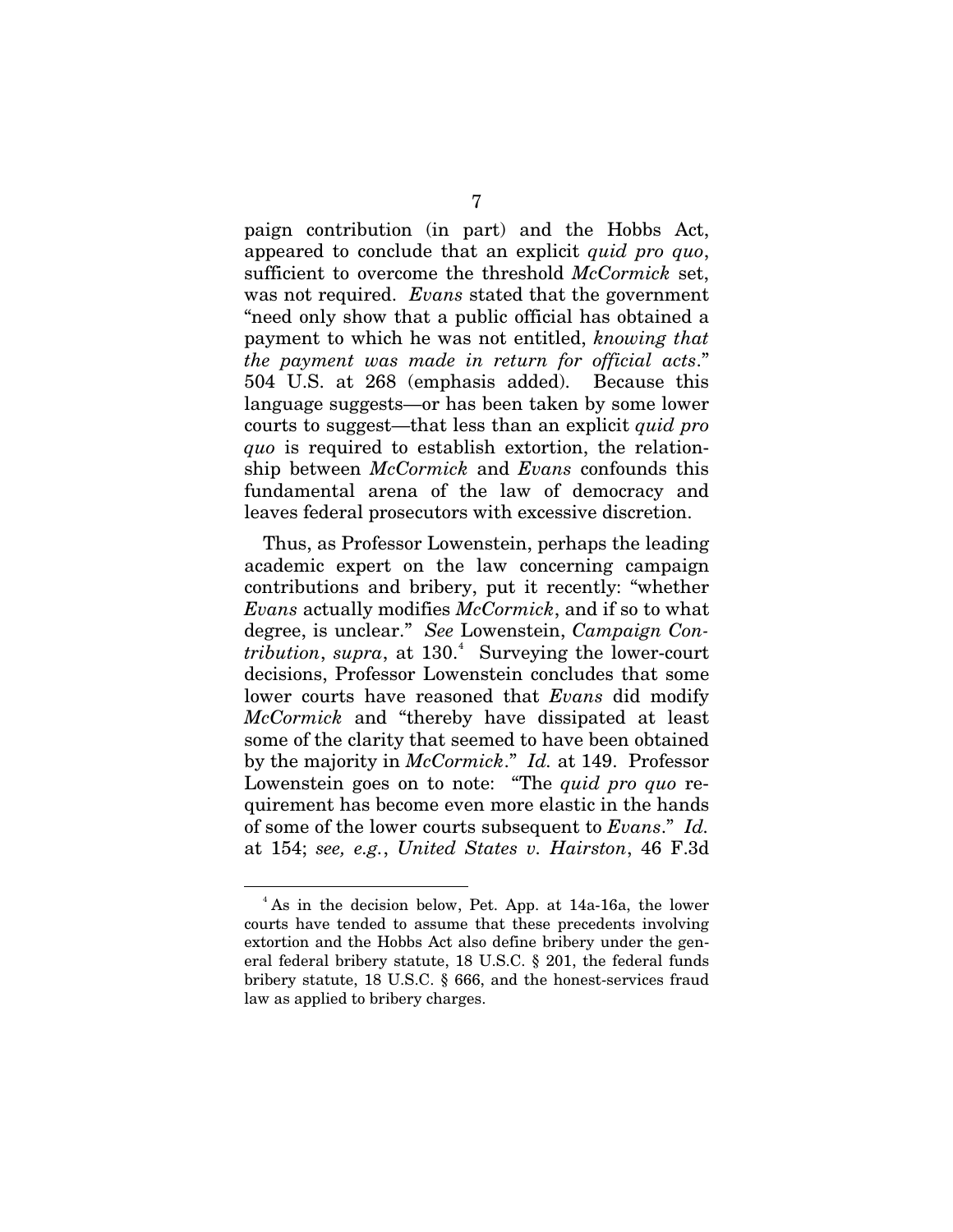361, 365 (4th Cir. 1995) (holding that, after *Evans*, the *quid pro quo* requirement is "not onerous"); *United States v. Coyne*, 4 F.3d 100, 111 (2d Cir. 1993) (upholding bribery and extortion convictions on the view that "the jury was free to infer" a crime without proof of an explicit *quid pro quo*). Indeed, Professor Lowenstein observes that some lower courts have so watered down the *quid pro quo* requirement that it has become "all water." Lowenstein, *Campaign Contribution*, *supra*, at 155. As one of the leading casebooks in this area of law concluded in surveying recent case law, lower courts are:

[T]orn between the desire to set forth clear standards for applying bribery-type offenses and the recognition that the only clear standard that suggests itself—requirement of a more or less explicit agreement between the parties that the gift or campaign contribution is made in exchange for favorable official action—fails to match normative intuitions about what is and is not corrupt conduct.

Daniel Hays Lowenstein, Richard L. Hasen & Daniel P. Tokaji, *Election Law: Cases and Materials* 665 (4th ed. 2008).

In addition, lower courts are uncertain whether the *McCormick-Evans* pair of cases creates a "special rule" for campaign contributions alleged to be bribes or a general rule for all bribery cases. *See, e.g.*, *United States v. Ganim*, 510 F.3d 134, 142–43 (2d Cir. 2007) (concluding that *McCormick* created a unique rule for "the special context of campaign contributions," while *Evans* established a different rule for extortion and bribery in other contexts) (opinion by Sotomayor, J.); *United States v. Giles*, 246 F.3d 966, 972 (7th Cir. 2001) (concluding that "[w]e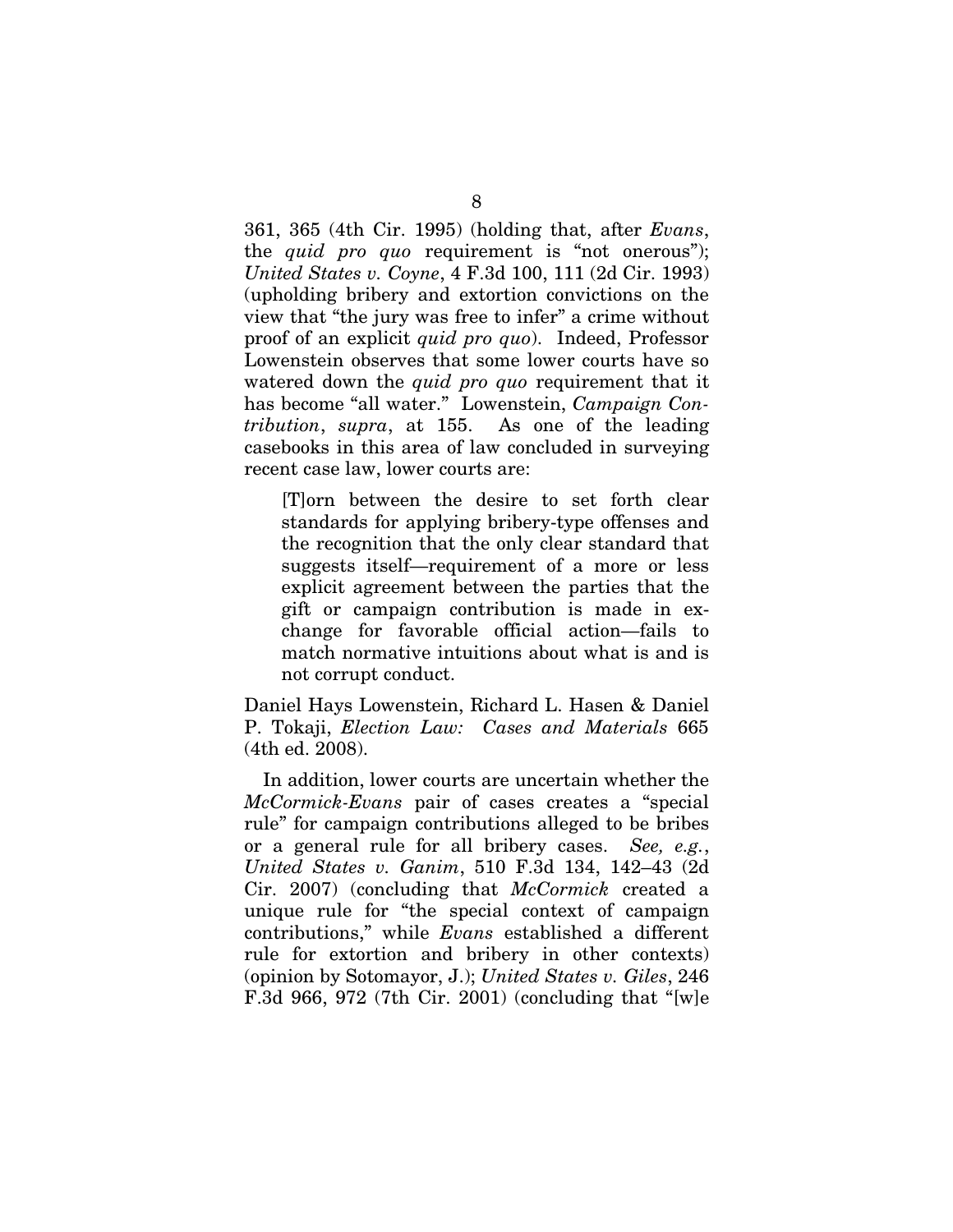are not convinced that *Evans* clearly settles the question" whether proof that campaign contributions constitute a bribe requires an express *quid pro quo*, while bribes through other means can be proven under a lesser standard); *United States v. Montoya*, 945 F.2d 1068, 1074 n.2 (9th Cir. 1991) (noting, in Hobbs Act case, that "we see no rational distinction between cash payments claimed by the official to be lawful campaign contributions or those alleged to be legitimate honoraria" for purposes of the proof necessary to establish a *quid pro quo*); *see generally*  Norman Abrams, Sara Sun Beale & Susan Riva Klein, *Federal Criminal Law and Its Enforcement* 232 (5th ed. 2010) ("The prevailing view that *Evans*  applies only to non-campaign contributions is difficult to reconcile with the fact that *Evans* itself arose out of a payment made to a county commissioner during his reelection campaign." $\cdot$ .

This confusion would be bad enough in an area as constitutionally and politically sensitive as the boundary between federal crimes and political activity. But the uncertainty and lack of precision that

<u>.</u>

<span id="page-13-0"></span><sup>&</sup>lt;sup>5</sup> In an article published before the more recent expansion of federal prosecutions of state officials, Professor Lowenstein noted that uncertainty about the proper interpretation of federal bribery laws regulating political activity appeared to be offset by prudent prosecutorial discretion: "As a practical matter, the absence of cases raising these issues suggests that in the 'law' as applied, at least at the prosecutorial level, endorsements cannot be bribes." Daniel H. Lowenstein, *Political Bribery and the Intermediate Theory of Politics*, 32 UCLA L. Rev. 784, 811 (1985). As the ongoing prosecutions of Siegelman and Scruggs show, along with Professor Lowenstein's own later work, Lowenstein, *Campaign Contribution*, *supra*, at 131, the "law as applied" no longer provides the margin of comfort that Professor Lowenstein described in the mid-1980s.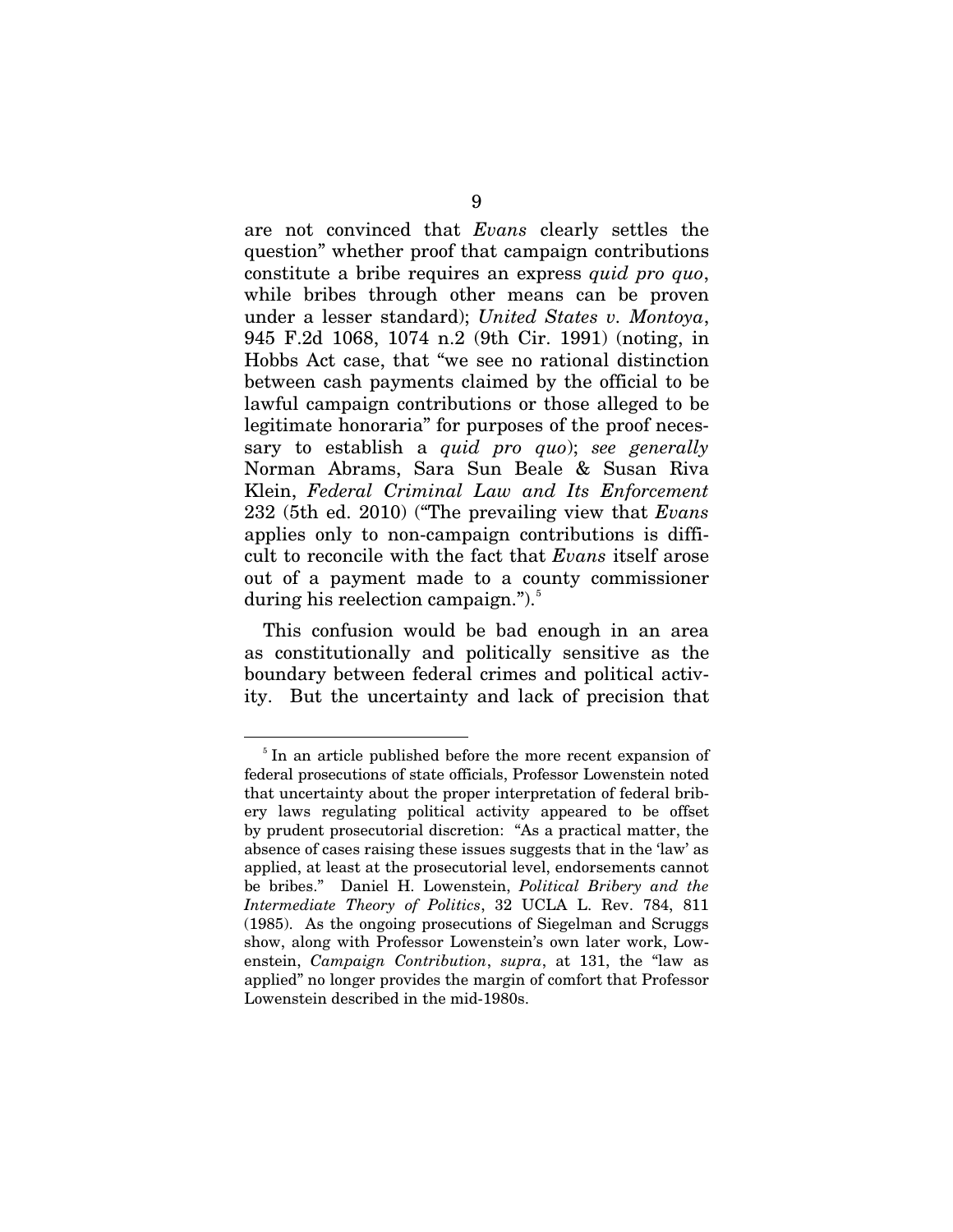plagues the law of federal bribery—because this Court has not addressed these issues since the early 1990s—is all the worse because it is directly at odds with this Court's later jurisprudence in related areas of federal criminal regulation of alleged political corruption. In these other areas, this Court has insisted that federal statutes define the boundary between criminal and non-criminal activity with clarity and precision, particularly in the area of alleged political corruption and when federal anti-corruption laws reach into the activities of state and local officials.

Thus, with respect to the "illegal gratuity statute," 18 U.S.C. § 201(c), this Court has held that the government must prove a precise link "between a thing of value conferred upon a public official and a specific 'official act' for or because of which it was given." *United States v. Sun-Diamond Growers of Cal.*, 526 U.S. 398, 414 (1999). In rejecting the United States' position, *id*. at 405–06, that the statute required only a showing that a "gift was motivated, at least in part, by the recipient's *capacity to exercise governmental power or influence* in the donor's favor" (without the need to show that that gift was connected to a particular official act), this Court insisted that "a statute in this field that can linguistically be interpreted to be either a meat axe or a scalpel should reasonably be taken to be the latter." *Id.* at 412.

With respect to the application of the federal mailfraud statute to alleged state and local political corruption, *McNally v. United States*, 483 U.S. 350 (1987), held that 18 U.S.C. § 1341 had to be limited to the protection of property rights, given the essential role of clarity before state and local political activity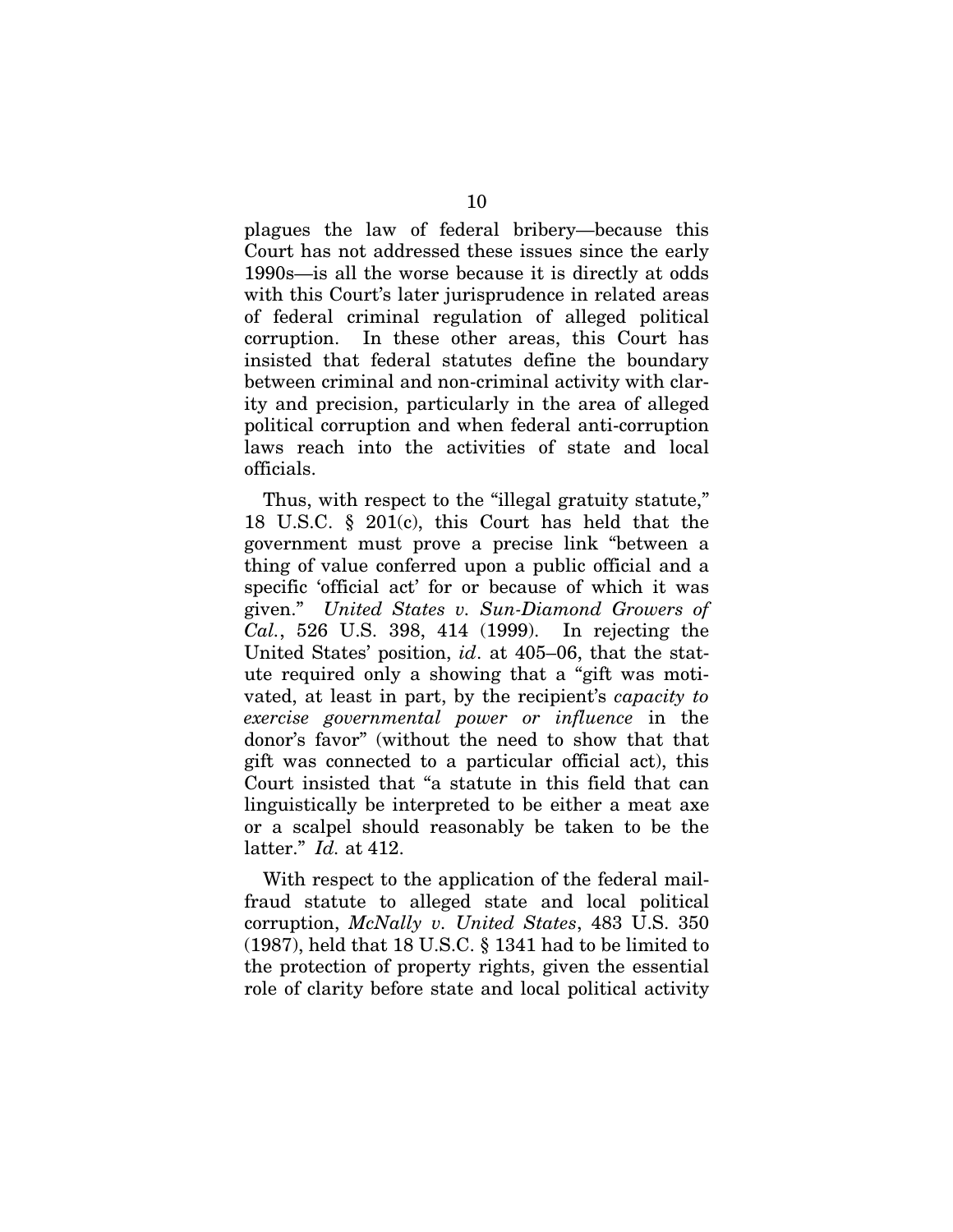could be turned into federal crimes. As the Court concluded: "Rather than constru[ing] the statute in a manner that leaves its outer boundaries ambiguous and involves the Federal Government in setting standards of disclosure and good government for local and state officials," the statute should not be read to reach deprivations of "intangible rights." *Id*. at 358– 60. "If Congress desires to go further," this Court noted, "it must speak more clearly." *Id.* at 360.And in *Skilling*, of course, the Court concluded that Congress's attempt to criminalize fraudulent deprivations of "the intangible right of honest services" would "encounter a vagueness shoal" unless the statute were construed to reach only schemes to defraud that involve a bribe or kickback. 130 S. Ct. at 2907.

In all these more recent cases involving the expansive use by federal prosecutors of various federal anti-corruption statutes, the consistent theme is the overarching need for judicial decisionmaking to provide sufficient clarity and precision, in the absence of clear statutory text, as to ensure fair notice to potential defendants, avoid unbounded prosecutorial discretion, and limit federal overreaching. Yet this Court's uncertain precedents from the early 1990s leave the definition of "bribery" standing oddly outside these general concerns. The proper definition of bribery arises under three federal criminal statutes, all of which are used to prosecute alleged political corruption: the general federal bribery statute, 18 U.S.C. § 201, the federal funds bribery statute, 18 U.S.C. § 666, and the honest-services fraud law when used to prosecute alleged bribery, 18 U.S.C. § 1341 and § 1346. In the face of the uncertainty about how express or explicit a *quid pro quo* must be, and whether cases involving political activity, such as campaign contributions or judicial endorsements,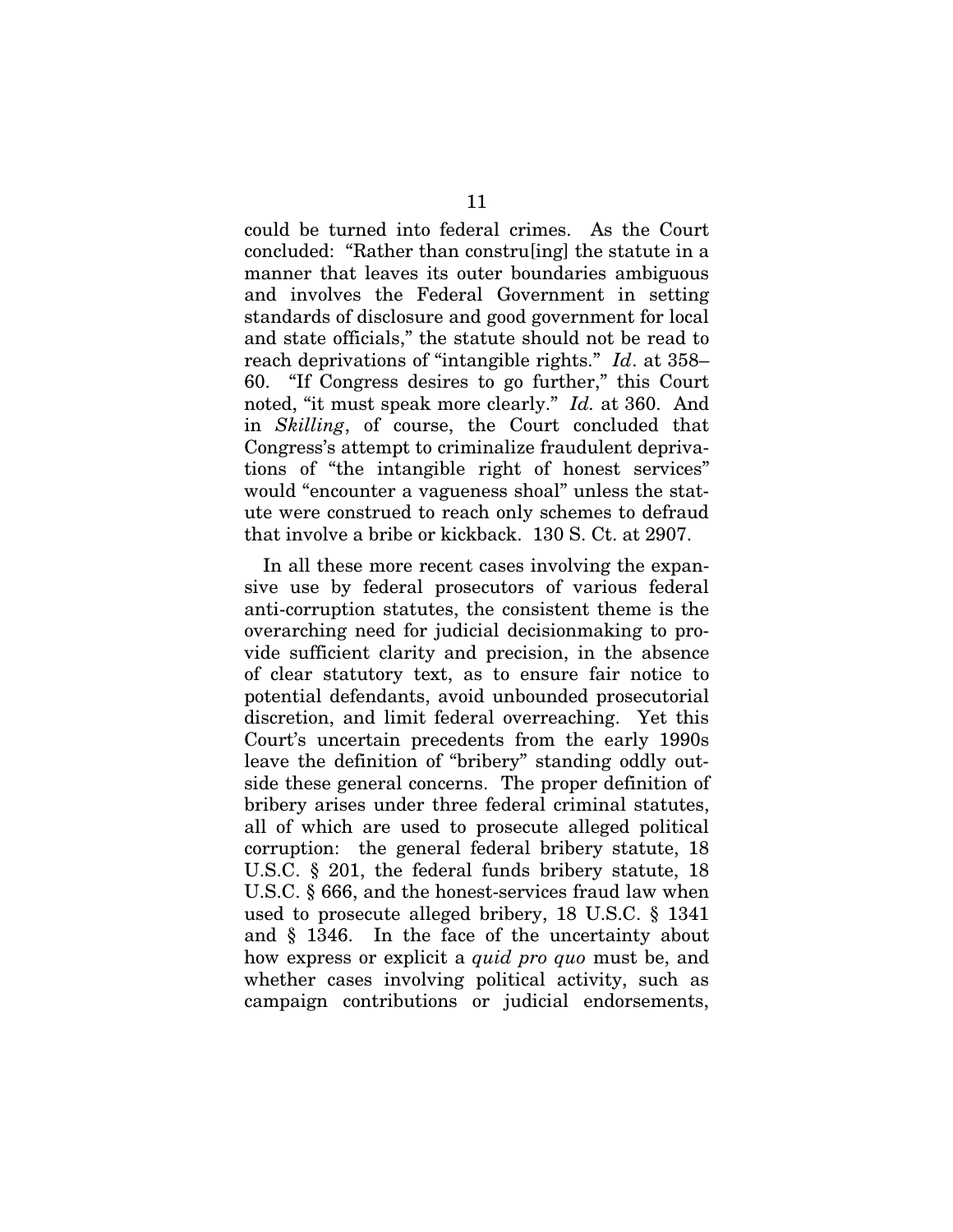must be treated according to "special rules," and what this Court understands the proper relationship between *McCormick* and *Evans* to be, the definition of bribery remains plagued with exactly the kind of vagueness and uncertainty the Court has ruled out in virtually every other context of federal anti-corruption legislation.

Moreover, the Scruggs and Siegelman cases show exactly how federal prosecutors are exploiting this remaining pocket of vagueness. Both Scruggs and Siegelman initially were convicted or pled guilty to the vaguely defined crime of fraudulent deprivation of the intangible right of honest services. When that conviction and plea became unsustainable after *Skilling*, federal prosecutors repackaged both cases as honest-services bribery prosecutions. Both prosecutions involve otherwise protected political activity. In both, the government nonetheless disclaims the need to prove an express *quid pro quo* and instead rests on inferences and implications from actions that are otherwise not improper, let alone criminal, in themselves. In both, the critical questions are what standard of proof the government must meet when this kind of political activity is alleged to be a bribe and what evidence suffices to meet that standard. That this level of uncertainty exists about these critical questions at the intersection of democratic politics and bribery is troubling. That prosecutors in cases involving political activity should be able to circumvent the vagueness concerns *Skilling* identified by invoking vaguely defined conceptions of honest-services bribery that rest on inferences and implications compounds the concern.

In cases of alleged public corruption, *Skilling*'s cure of "honest services" vagueness by limiting 18 U.S.C.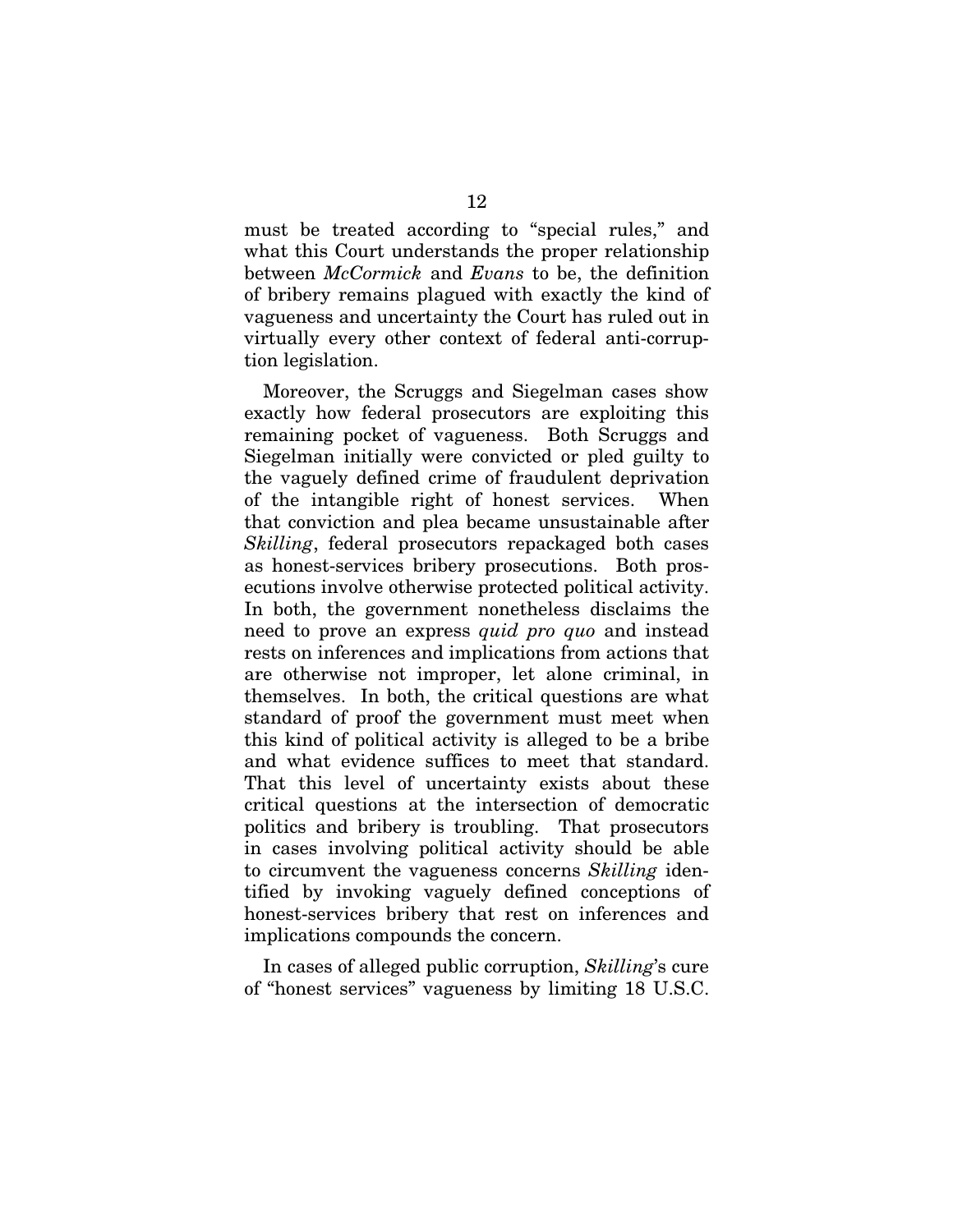§1346 to bribery and kickback schemes will be of limited effect unless the confusion and uncertainty in current bribery law are cured as well. To provide the clarity that this area of the law requires, to resolve the ongoing confusion and uncertainty regarding the relationship between *McCormick* and *Evans*, and to bring interpretation of the honesty-services bribery law into harmony with this Court's decisions involving other federal anticorruption criminal laws, the Court should grant the Petition.

#### **II. THIS COURT'S REVIEW IS NECESSARY TO ENSURE ADEQUATE BREATHING ROOM FOR BASIC RIGHTS OF DEMOCRATIC PARTICIPATION IN THE FACE OF VAGUE CRIMINAL PROHIBITIONS**

Vague conceptions of *quid pro quo* corruption in the context of the political process raise unique and profound constitutional concerns above and beyond the criminal law issues *Skilling* addressed*.* The vagueness concerns identified in *Skilling* have particular resonance when criminal statutes potentially impinge upon core democratic political activities, such as contributing to campaign committees or referenda funds. The ability to contribute to a preferred political candidate or cause stands, of course, at the highest rung of protected First Amendment activity. *See Buckley v. Valeo*, 424 U.S. 1, 14 (1976) (political contributions and expenditures "operate in an area of the most fundamental First Amendment activities"); *see also Citizens Against Rent Control v. City of Berkeley*, 454 U.S. 290, 298 (1981) ("Contributions by individuals to support concerted action by a committee advocating a position on a ballot measure is beyond question a very significant form of political expression.").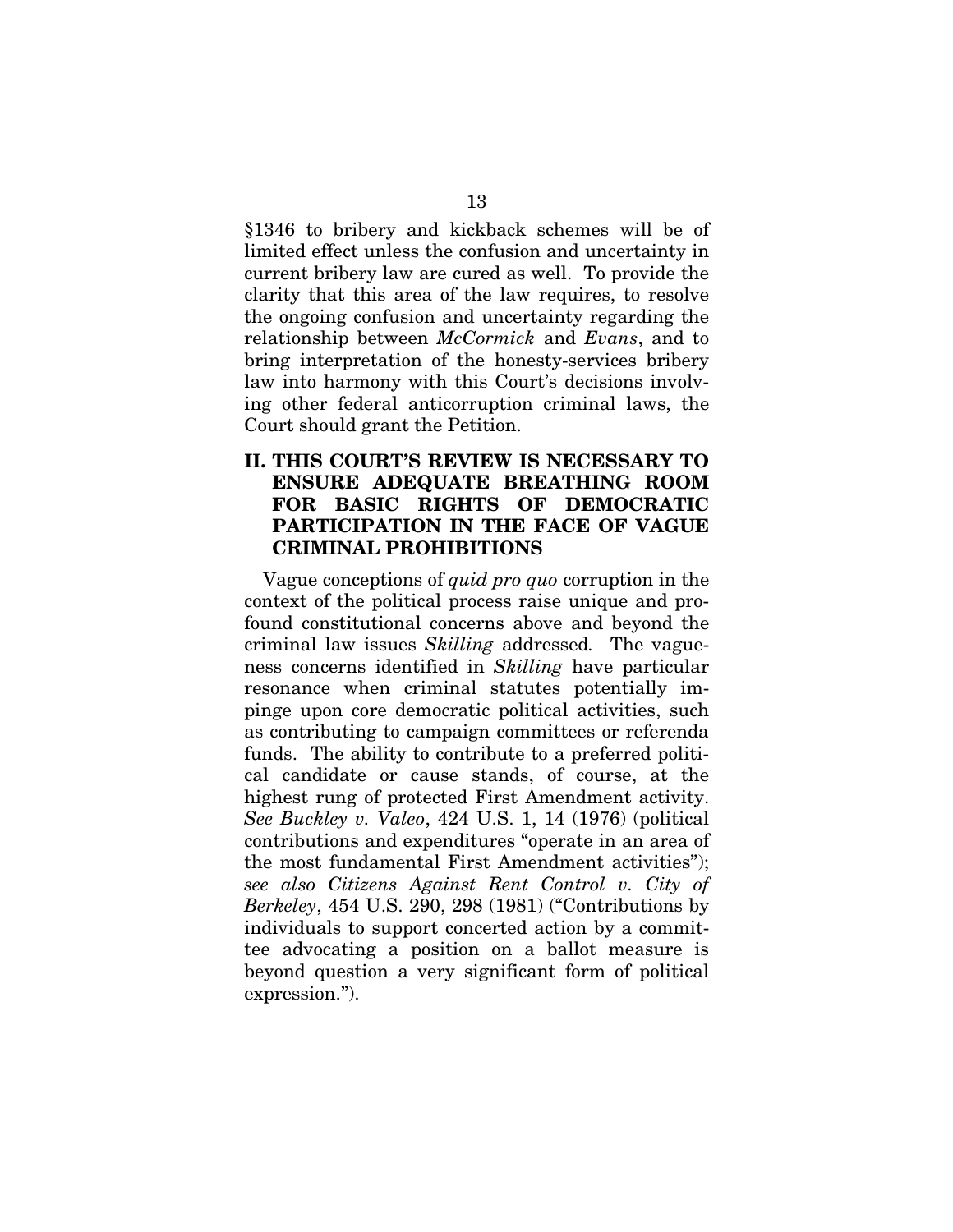Thirty years ago, in *Brown v. Hartlage*, 456 U.S. 45 (1982), this Court set aside on First Amendment grounds an overbroad application of Kentucky law that had led the state courts to overturn an election based on a candidate's allegedly illegal promise of certain benefits to voters. As this Court noted, democratic politics works through a complicated mix of high-minded ideals and self-interest: "We have never insisted that the franchise be exercised without taint of individual benefit; indeed, our tradition of political pluralism is partly predicated on the expectation that voters will pursue their individual good through the political process, and that the summation of these individual pursuits will further the collective welfare." *Id.* at 56. Accordingly, "[a]t the core of the First Amendment are certain basic conceptions about the manner in which political discussion in a representative democracy should proceed." *Id.* at 52.

*Brown* set the stage for the Court's insistence that extending the reach of the criminal law to cover campaign contributions creates a statutory burden to "define[] the forbidden zone of conduct with sufficient clarity." *McCormick*, 500 U.S. at 273. In addition, the bargained-for official action at issue in criminal bribery prosecutions cannot be the customary application of democratic politics, as with the promise to reduce salaries in *Brown*, or even the commonplace and well-known activity of appointing a supporter to an open public position. "To hold otherwise would open to prosecution not only conduct that has long been thought to be well within the law but also conduct that in a very real sense is unavoidable so long as election campaigns are financed by private contributions or expenditures, as they have been from the beginning of the Nation." *Id*. at 272.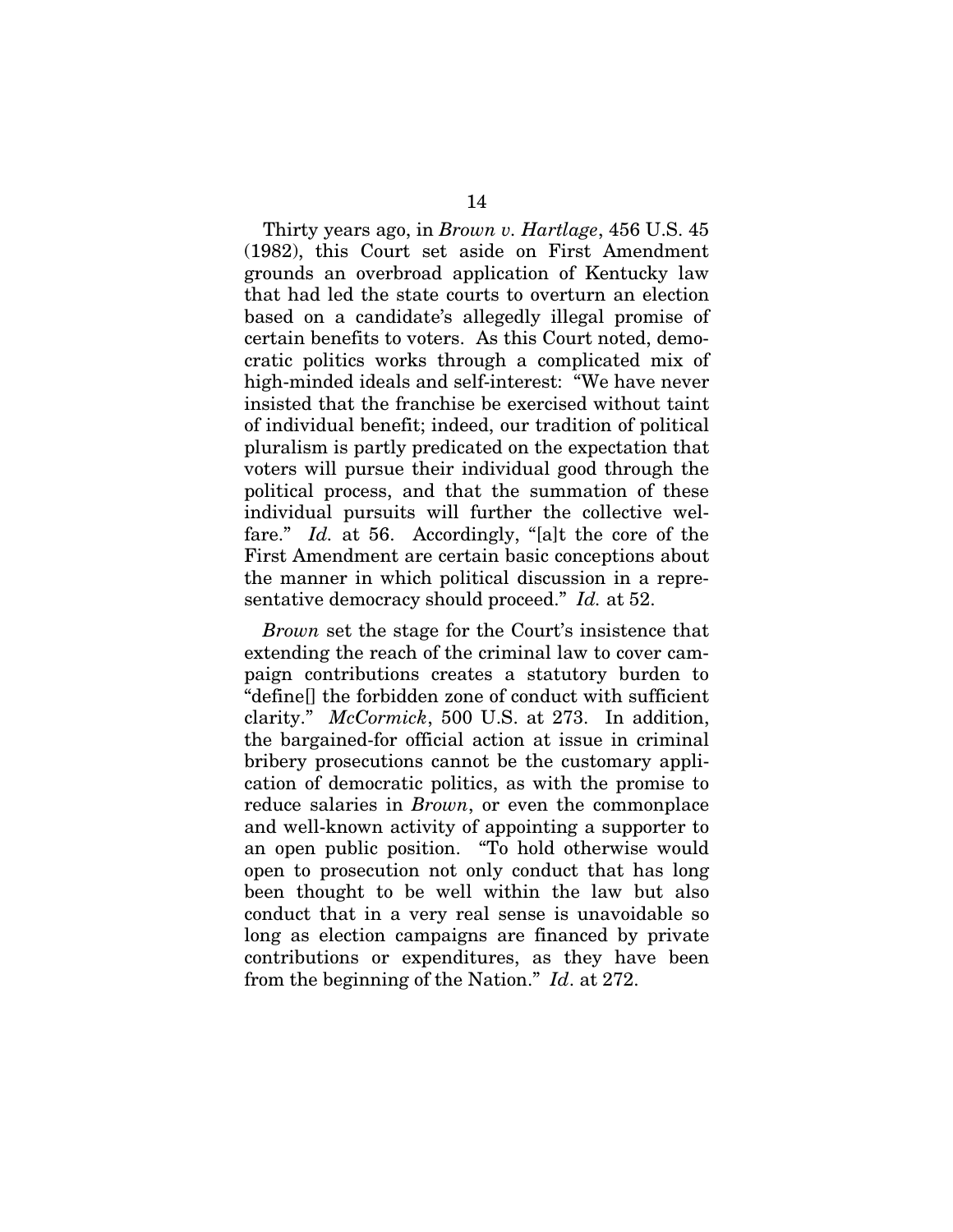In the constitutionally related context of petitioning the government, this Court has recognized the need to erect robust protections around democratic political activity as security against the overly expansive reach of criminal laws, such as the antitrust laws. "[I]t is obviously peculiar in a democracy, and perhaps in derogation of the constitutional right 'to petition the Government for a redress of grievances,' to establish a category of lawful state action that citizens are not permitted to urge." *City of Columbia v. Omni Outdoor Adver., Inc.*, 499 U.S. 365, 379 (1991) (citation omitted). For that reason, "[t]he federal antitrust laws also do not regulate the conduct of private individuals in seeking anticompetitive action from the government." *Id.* at 379–80.

Only the naïve would believe that private parties engage the political process for purely altruistic aims. Indeed, in protecting the right to petition the government from the overreach of the antitrust laws, the Court firmly held that it is "irrelevant" that "a private party's motives are selfish." *Id.* at 380. The Court explained that *Eastern Railroad Presidents Conference v. Noerr Motor Freight, Inc.*, 365 U.S. 127 (1961), "shields from the Sherman Act a concerted effort to influence public officials regardless of intent or purpose." *City of Columbia*, 499 U.S. at 380 (quoting *United Mine Workers v. Pennington*, 381 U.S. 657, 670 (1965)). The resulting *Noerr-Pennington*  doctrine turns on the need to prevent the misapplication of criminal law doctrines from one domain into the heart of constitutionally protected political activity; thus, antitrust laws, "tailored as they are for the business world, are not at all appropriate for application in the political arena." *Noerr*, 365 U.S. at 141.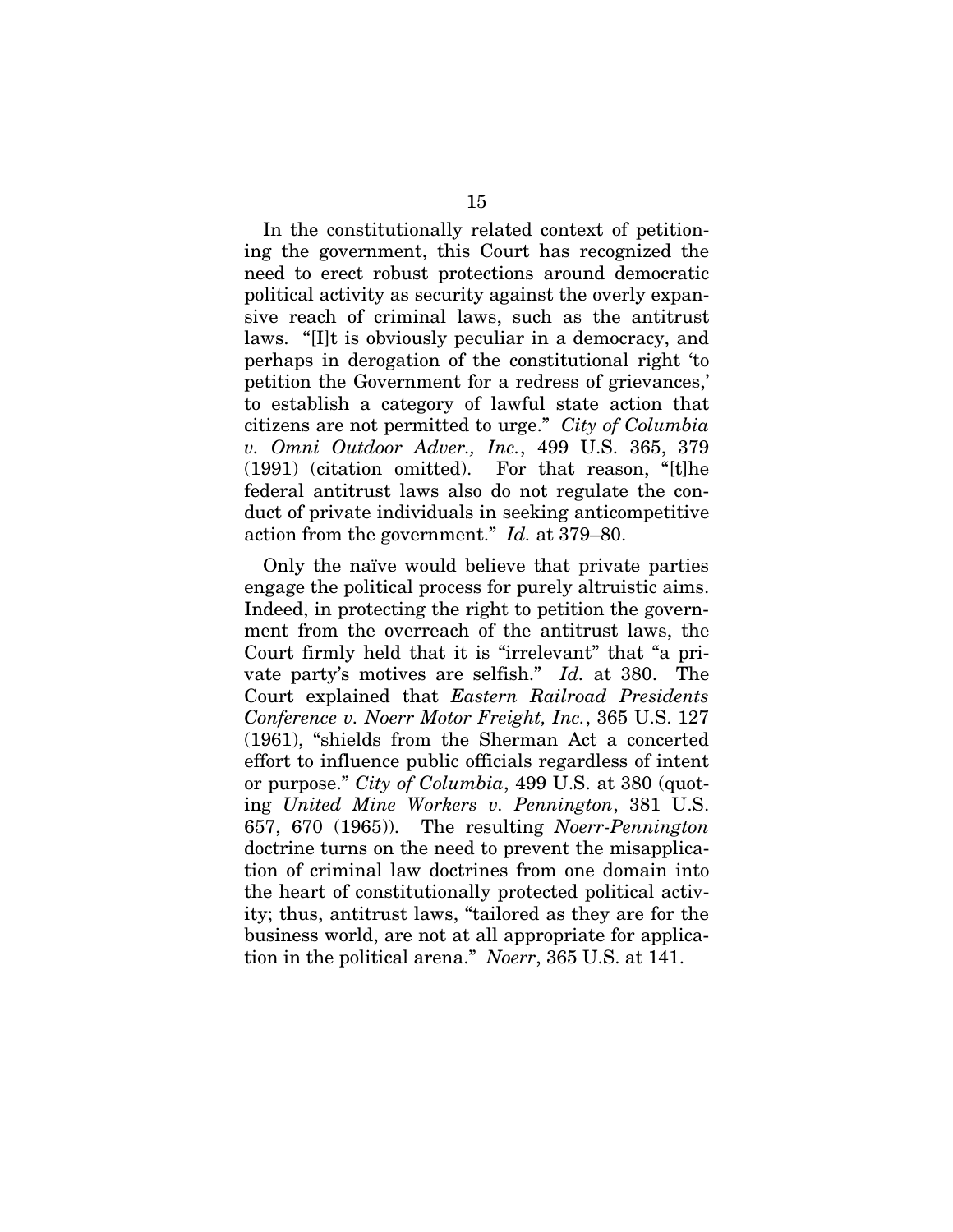Further, the ability to contribute to a cause in a referendum, the alleged *quo* in Siegelman's case, has thus far resisted any constitutionally permissible regulation precisely because of its distance from the constitutionally necessary threat of corruption required to uphold even limitations on campaign contributions. *See First Nat'l Bank v. Bellotti*, 435 U.S. 765, 790 (1978) ("The risk of corruption perceived in cases involving candidate elections simply is not present in a popular vote on a public issue." (citation omitted)). To permit the loose application of the federal criminal laws in an area where states may not even regulate the contributions themselves would be hard to square with the First Amendment.

This Court has also recognized the federalism issues posed by overly expansive interpretations of federal anticorruption statutes, written in highly general terms, that do not specifically address the difficult tradeoffs involved in determining explicitly where the boundary between democratic politics and crime should lie. *See, e.g.*, *McNally*, 483 U.S. at 360. Not surprisingly, for example, states have drawn the line over access to the political process in different places. Oregon, for example, expressly excludes properly-reported campaign contributions from its state bribery laws. Or. Rev. Stat. §§ 162.005, 162.015. Texas, by contrast, includes campaign contributions but explicitly requires "direct evidence" of an "express agreement" to take (or fail to take) a "specific exercise of official discretion"—and that the contribution be the but-for cause of the official's action. Tex. Penal Code § 36.02. The Texas law expressly precludes prosecutions that rest on "factual inferences" rather than direct evidence. *Id.*; *see generally* Lowenstein, *Campaign Contribution*, *supra*, at 140–42 (noting that "[a] few states have specifically exempted many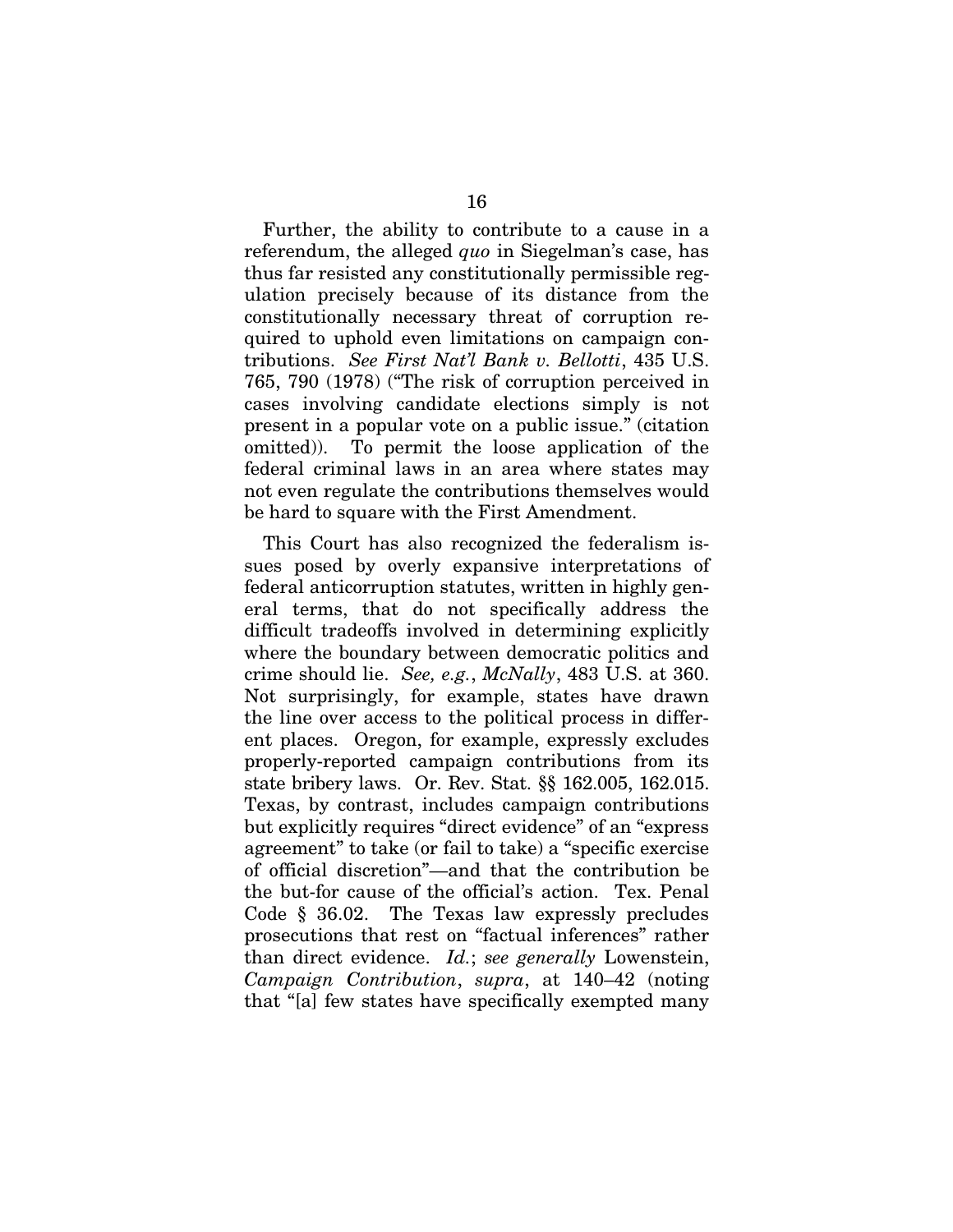campaign contributions from bribery offenses," and concluding that "there is some variety among the states with respect to the law of bribery"). Yet the more expansively federal prosecutors are permitted to redefine the *quid pro quo* requirement in statutes like 18 U.S.C. § 1346 to reach ordinary campaign contributions, even after *McNally* and *Skilling*, the more that the highly general honest-services law will subordinate contrary state choices about how to treat campaign contributions. Regardless whether Congress could step in to nationalize and criminalize the entire domain of state campaign contribution laws, it is clear that Congress has not done so. *See, e.g.*, *McCormick*, 500 U.S. at 271–74 (finding that Hobbs Act does not constitute a sufficiently clear statement to justify criminalizing campaign contributions beyond those that rest on an explicit promise and the compromise of official conduct).

Cases such as the continued prosecution of former Governor Siegelman illustrate that the vagueness concerns identified in *Skilling* persist—and they persist in an area of heightened constitutional sensitivity. These concerns endure with respect to honestservices bribery prosecutions in the context of political activity, like campaign contributions, because of the confusion regarding the standards that govern precisely what constitutes an illicit *quid pro quo.* Yet traditionally, the more that vague criminal laws impinge upon constitutionally-protected political activity, the greater the clarity of the boundary this Court has required to be drawn between protected and proscribed activity. *See, e.g., Vill. of Hoffman Estates v. Flipside, Hoffman Estates, Inc.*, 455 U.S. 489, 499 (1982) ("[P]erhaps the most important factor affecting the clarity that the Constitution demands of a law is whether it threatens to inhibit the exercise of con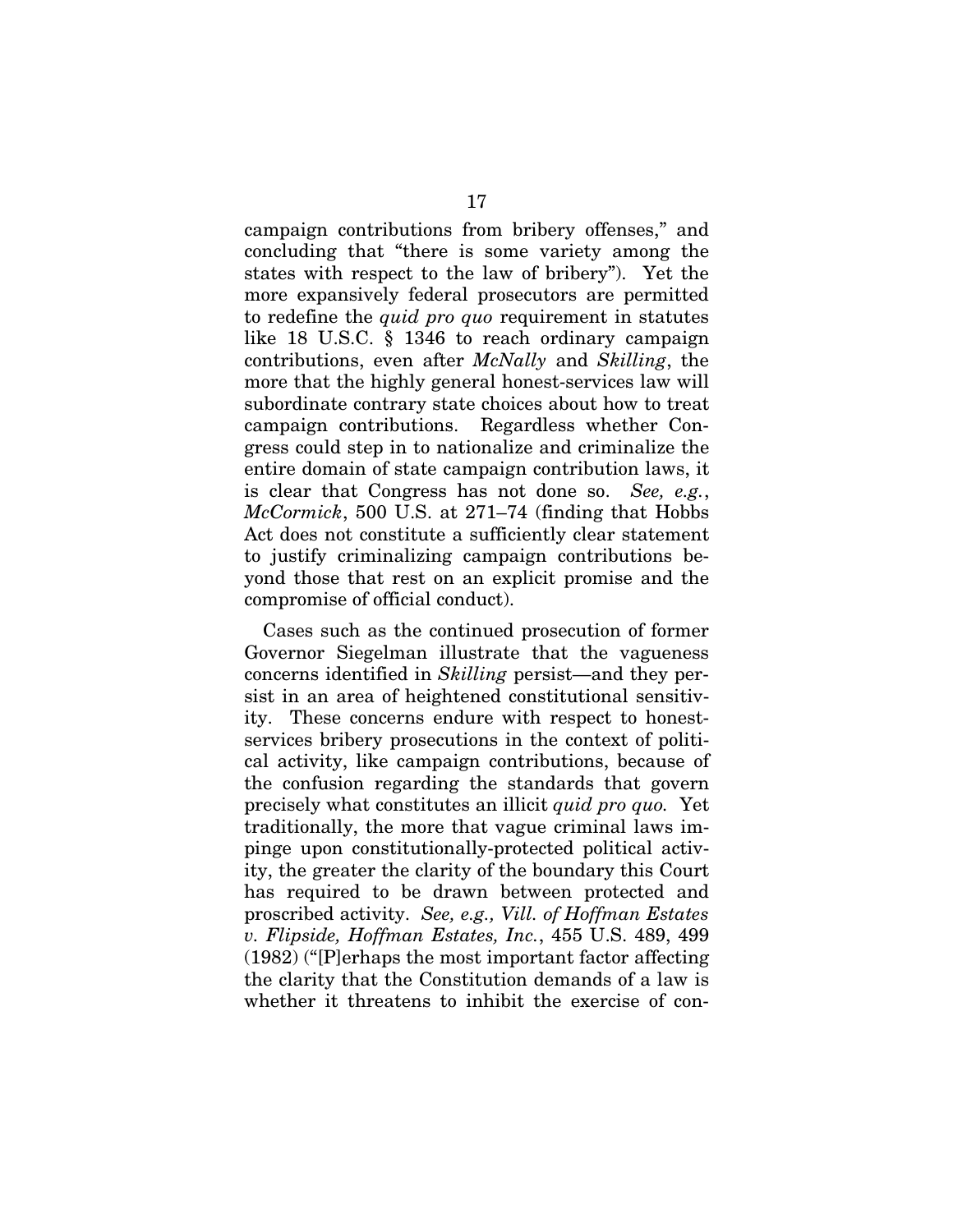stitutionally protected rights. If, for example, the law interferes with the right of free speech or of association, a more stringent vagueness test should apply."); *Baggett v. Bullitt*, 377 U.S. 360, 372 (1964) ("[T]he vice of unconstitutional vagueness is further aggravated where . . . the statute in question operates to inhibit the exercise of individual freedoms affirmatively protected by the Constitution." (quoting *Cramp v. Bd. of Pub. Instruction*, 368 U.S. 278, 287 (1961))); *Smith v. California*, 361 U.S. 147, 151 (1959) ("[S]tricter standards of permissible statutory vagueness may be applied to a statute having a potentially inhibiting effect on speech; a man may the less be required to act at his peril here, because the free dissemination of ideas may be the loser.").

In this domain, the values reflected in the vagueness doctrine are important not just to ensure fair notice, but to limit the risk of excessive prosecutorial discretion regarding politically-sensitive activity. Indeed, this Court has noted that "perhaps the most meaningful aspect of the vagueness doctrine" is its role in limiting overly broad delegations to prosecutors and other officials when the exercise of constitutional rights is at stake. *Smith v. Goguen*, 415 U.S. 566, 574 (1974). *See also Grayned v. City of Rockford*, 408 U.S. 104, 108–09 (1972) ("A vague law impermissibly delegates basic policy matters to policemen, judges, and juries for resolution on an ad hoc and subjective basis, with the attendant dangers of arbitrary and discriminatory applications."). The same concerns about vagueness that led this Court in *Skilling* to limit 18 U.S.C. § 1346 to bribery and kickback schemes provide reason to ensure that those same concerns not creep back into the statute's application through loose, uncertain, and shifting definitions of bribery.